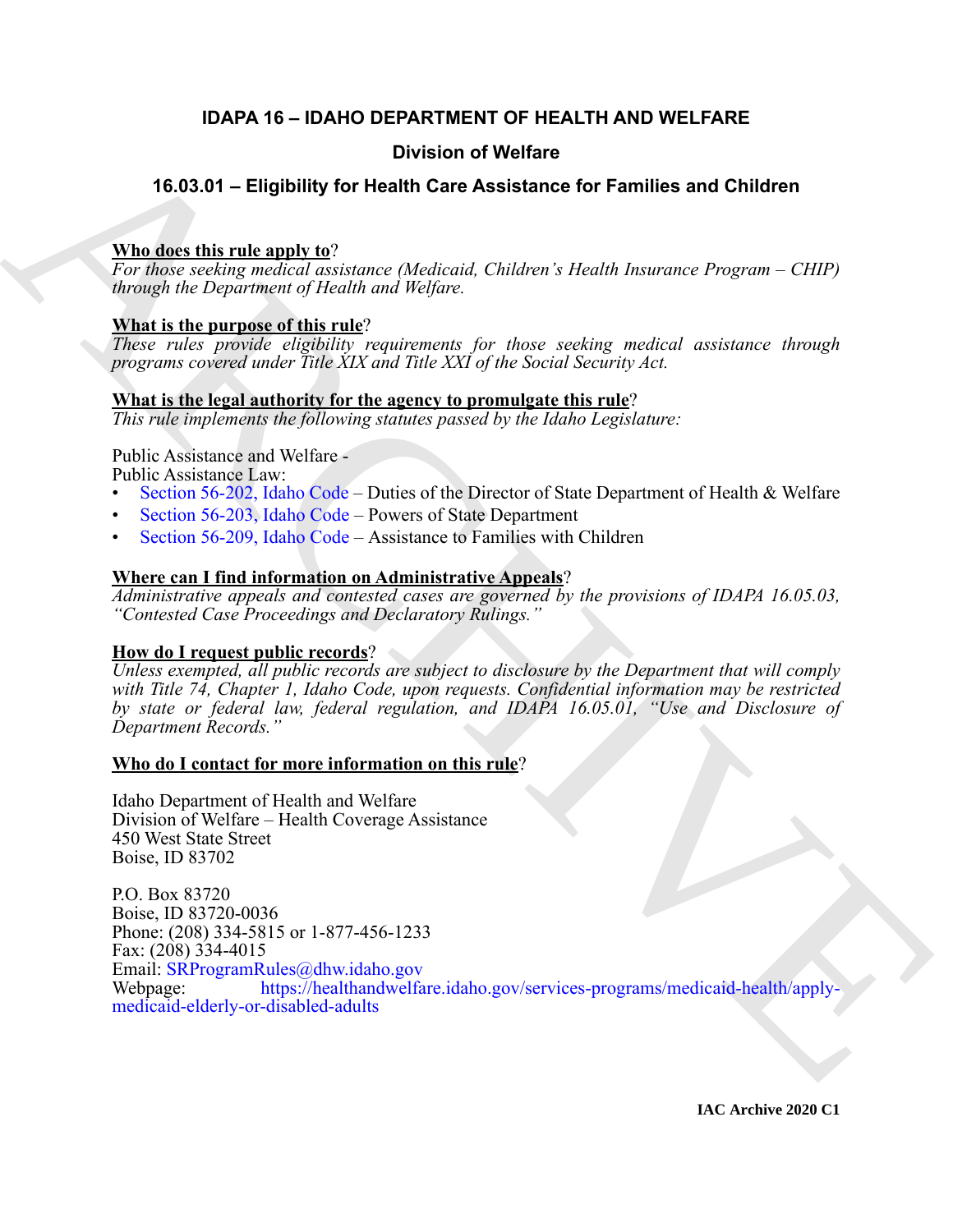# **Table of Contents**

# 16.03.01 - Eligibility for Health Care Assistance for Families and Children

| <b>APPLICATION REQUIREMENTS</b>                                                                                          |  |
|--------------------------------------------------------------------------------------------------------------------------|--|
|                                                                                                                          |  |
|                                                                                                                          |  |
|                                                                                                                          |  |
|                                                                                                                          |  |
|                                                                                                                          |  |
|                                                                                                                          |  |
|                                                                                                                          |  |
|                                                                                                                          |  |
|                                                                                                                          |  |
|                                                                                                                          |  |
| <b>NON-FINANCIAL REQUIREMENTS</b>                                                                                        |  |
|                                                                                                                          |  |
|                                                                                                                          |  |
|                                                                                                                          |  |
|                                                                                                                          |  |
|                                                                                                                          |  |
|                                                                                                                          |  |
|                                                                                                                          |  |
| 223. Documentation Of U.S. Citizenship. <b>Manual According to According the Contract Of U.S.</b> Citizenship. <b>11</b> |  |
|                                                                                                                          |  |
| 225. Eligibility For Applicants Who Do Not Provide U.S. Citizenship                                                      |  |
| 226. Individuals Considered As Meeting The U.S. Citizenship And Identity                                                 |  |
|                                                                                                                          |  |
|                                                                                                                          |  |
|                                                                                                                          |  |
|                                                                                                                          |  |
|                                                                                                                          |  |
|                                                                                                                          |  |
|                                                                                                                          |  |
|                                                                                                                          |  |
|                                                                                                                          |  |
|                                                                                                                          |  |
|                                                                                                                          |  |
|                                                                                                                          |  |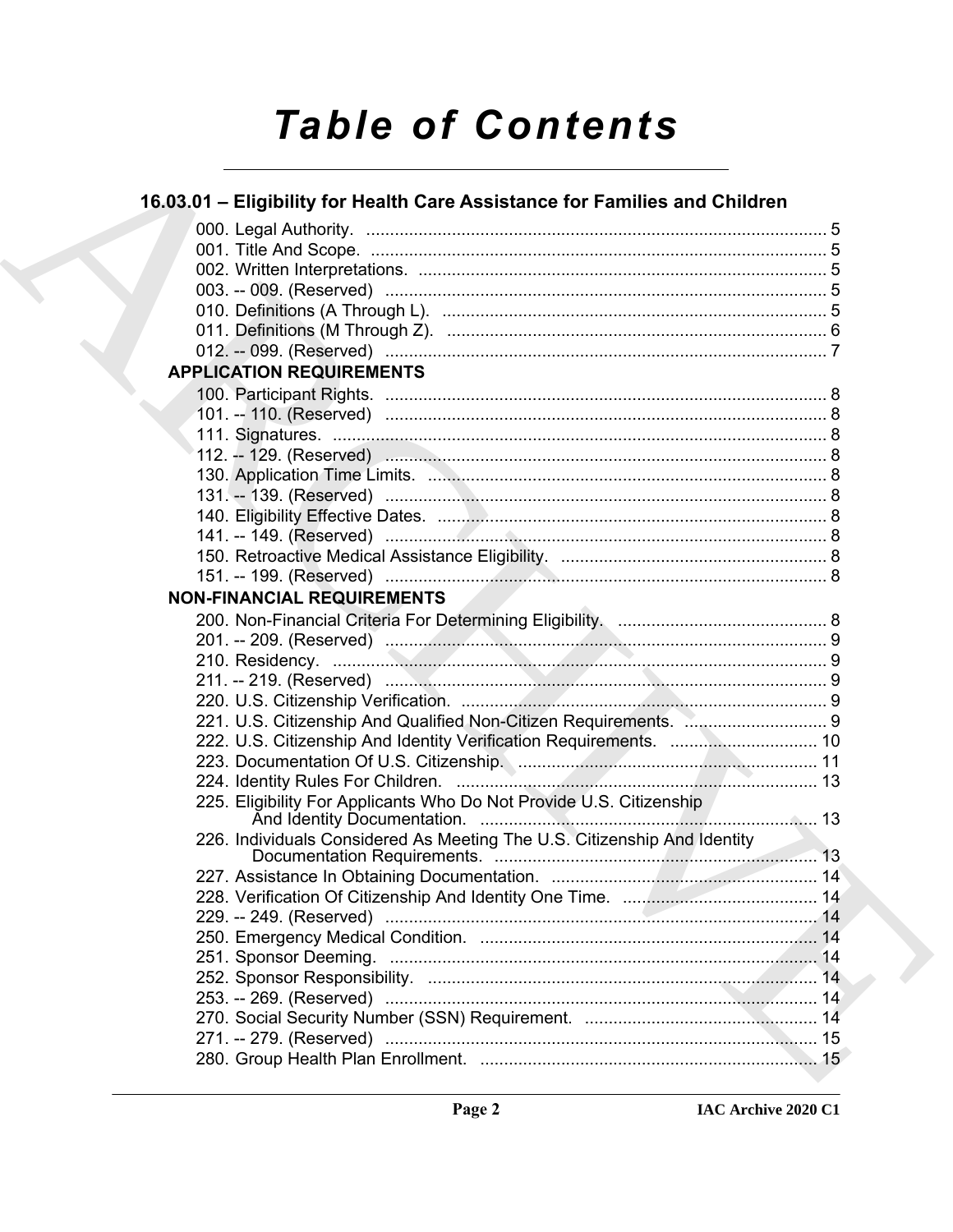# Table of Contents (cont'd)

| 290. Assignment Of Rights To Medical Support And Third Party Liability.  15 |  |
|-----------------------------------------------------------------------------|--|
|                                                                             |  |
|                                                                             |  |
|                                                                             |  |
|                                                                             |  |
| <b>FINANCIAL REQUIREMENTS</b>                                               |  |
|                                                                             |  |
|                                                                             |  |
|                                                                             |  |
|                                                                             |  |
| <b>INCOME</b>                                                               |  |
|                                                                             |  |
|                                                                             |  |
|                                                                             |  |
|                                                                             |  |
|                                                                             |  |
|                                                                             |  |
|                                                                             |  |
|                                                                             |  |
|                                                                             |  |
|                                                                             |  |
|                                                                             |  |
|                                                                             |  |
|                                                                             |  |
|                                                                             |  |
| <b>DISREGARDS</b>                                                           |  |
|                                                                             |  |
|                                                                             |  |
| <b>HEALTH COVERAGE FOR ADULTS</b>                                           |  |
|                                                                             |  |
| 411. Income Limits For Parents And Caretaker Relatives.<br>$\sim$ 19        |  |
|                                                                             |  |
|                                                                             |  |
|                                                                             |  |
|                                                                             |  |
|                                                                             |  |
| <b>HEALTH COVERAGE FOR CHILDREN</b>                                         |  |
|                                                                             |  |
|                                                                             |  |
|                                                                             |  |
|                                                                             |  |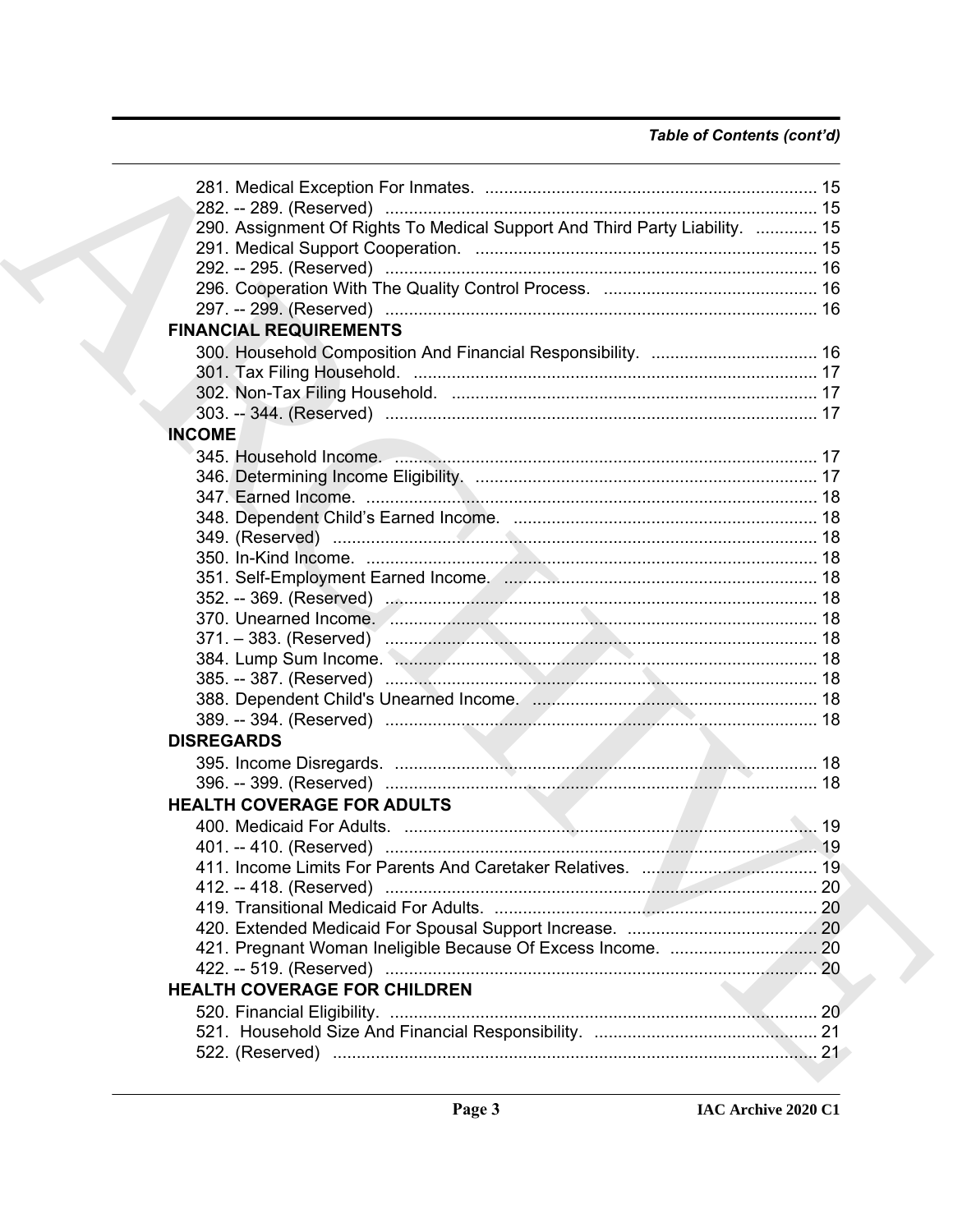| 524. Continuous Health Care Assistance Eligibility For Children<br>SPECIAL CIRCUMSTANCES FOR CHILDREN<br><b>CASE MAINTENANCE REQUIREMENTS</b><br>26 |  |
|-----------------------------------------------------------------------------------------------------------------------------------------------------|--|
|                                                                                                                                                     |  |
|                                                                                                                                                     |  |
|                                                                                                                                                     |  |
|                                                                                                                                                     |  |
|                                                                                                                                                     |  |
|                                                                                                                                                     |  |
|                                                                                                                                                     |  |
|                                                                                                                                                     |  |
|                                                                                                                                                     |  |
|                                                                                                                                                     |  |
|                                                                                                                                                     |  |
|                                                                                                                                                     |  |
|                                                                                                                                                     |  |
|                                                                                                                                                     |  |
|                                                                                                                                                     |  |
|                                                                                                                                                     |  |
|                                                                                                                                                     |  |
|                                                                                                                                                     |  |
|                                                                                                                                                     |  |
|                                                                                                                                                     |  |
|                                                                                                                                                     |  |
|                                                                                                                                                     |  |
|                                                                                                                                                     |  |
|                                                                                                                                                     |  |
|                                                                                                                                                     |  |
|                                                                                                                                                     |  |
|                                                                                                                                                     |  |
|                                                                                                                                                     |  |
|                                                                                                                                                     |  |
|                                                                                                                                                     |  |
|                                                                                                                                                     |  |
|                                                                                                                                                     |  |
|                                                                                                                                                     |  |
|                                                                                                                                                     |  |
|                                                                                                                                                     |  |
|                                                                                                                                                     |  |
|                                                                                                                                                     |  |
|                                                                                                                                                     |  |
|                                                                                                                                                     |  |
|                                                                                                                                                     |  |
|                                                                                                                                                     |  |
|                                                                                                                                                     |  |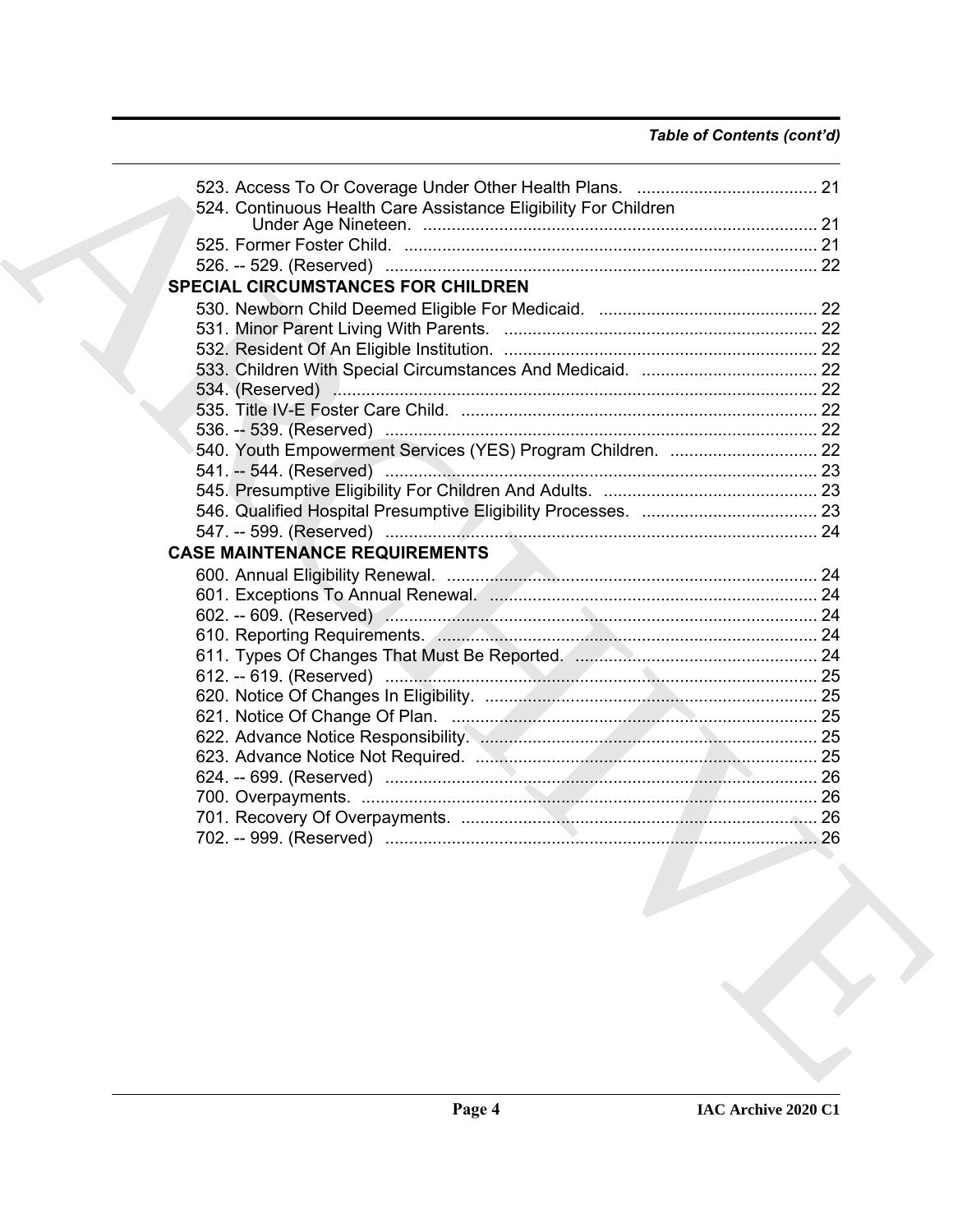# <span id="page-4-18"></span><span id="page-4-0"></span>**16.03.01 – ELIGIBILITY FOR HEALTH CARE ASSISTANCE FOR FAMILIES AND CHILDREN**

#### <span id="page-4-1"></span>**000. LEGAL AUTHORITY.**

In accordance with Sections 56-202, 56-203, 56-209, 56-239, 56-250, 56-253, 56-255, 56-256 and 56-257, Idaho Code, the Idaho Legislature has authorized the Department of Health and Welfare to adopt and enforce rules for the administration of Title XIX of the Social Security Act (Medicaid), and Title XXI of the Social Security Act.

(3-20-14)

# <span id="page-4-19"></span><span id="page-4-2"></span>**001. TITLE AND SCOPE.**

**01.** Title. These rules are titled IDAPA 16.03.01, "Eligibility for Health Care Assistance for Families dren." (3-20-14) and Children."

**02. Scope**. These rules provide standards for issuing coverage for Title XIX and Title XXI of the Social Security Act. (3-20-14)

# <span id="page-4-20"></span><span id="page-4-3"></span>**002. WRITTEN INTERPRETATIONS.**

This agency has written statements that pertain to the interpretation of the rules of this chapter, or to the documentation of compliance with the rules of this chapter. The document is available for public inspection and copying at cost at the Department of Health and Welfare or at any of the Department's Regional Offices. (3-20-20)

#### <span id="page-4-4"></span>**003. -- 009. (RESERVED)**

# <span id="page-4-6"></span><span id="page-4-5"></span>**010. DEFINITIONS (A THROUGH L).**

For the purposes of this chapter, the following terms apply. (3-20-14)

**01. Advanced Payment of Premium Tax Credit**. Payment of federal tax credits specified in 26 U.S.C. Part 36B (as added by section 1401 of the Affordable Care Act) which are provided on an advance basis to an eligible individual enrolled in a Qualified Health Plan (QHP) through an exchange in accordance with sections 1402 and 1412 of the Affordable Care Act. (3-20-14)

<span id="page-4-10"></span><span id="page-4-9"></span><span id="page-4-8"></span><span id="page-4-7"></span>**02. Adult**. Any individual who has passed the month of his nineteenth birthday. (3-20-14)

**03. Affordable Care Act**. The Patient Protection and Affordable Care Act of 2010 (Pub. L. 111-148), as amended by the Health Care and Education Reconciliation Act of 2010 (Pub. L. 111-152). (3-20-14)

**04. Applicant**. A person applying for public assistance from the Department, including individuals referred to the Department from a Health Insurance Exchange or Marketplace. (3-20-14)

<span id="page-4-11"></span>**05. Application**. An application for benefits including an Application for Assistance (AFA) or other application recognized by the Department, including referrals from a Health Insurance Exchange or Marketplace.  $(3-20-14)$ 

<span id="page-4-12"></span>**06. Application Date**. The date the Application for Assistance (AFA) is received by the Department or by the Health Insurance Exchange or Marketplace electronically, telephonically, in person, or the date the application is postmarked, if mailed. (3-20-14)

Le constants with Resinance de Samuel Constants (1942), 1942), 1942), 1942), 1942), 1942 (1943), 1942 (1948), 1942 (1948), 1942 (1948), 1942 (1948), 1942 (1948), 1942 (1948), 1942 (1948), 1942 (1948), 1942 (1948), 1942 ( **07. Caretaker Relative**. A caretaker relative is a relative of a child by full- or half-blood, adoption, or marriage with whom the child is living and who assumes primary responsibility for the child's care. A caretaker relative includes a child's natural, adoptive, or step parents, grandparents, siblings, aunt, uncle, niece, nephew, or  $\frac{1}{3-20-20}$  (3-20-20)

<span id="page-4-16"></span><span id="page-4-15"></span><span id="page-4-14"></span><span id="page-4-13"></span>**08. Child**. Any individual from birth through the end of the month of his nineteenth birthday.

 $(3-20-14)$ 

**09. Citizen**. A person having status as a "national of the United States" defined in 8 U.S.C. 1101(a)(22) that includes both citizens of the United States and non-citizen nationals of the United States. (3-20-14)

**10. Cost-Sharing**. A participant payment for a portion of Medicaid service costs such as deductibles, ance, or co-payment amounts. (3-20-14) co-insurance, or co-payment amounts.

<span id="page-4-17"></span>**11. Creditable Health Insurance**. Creditable health insurance is coverage that provides benefits for inpatient and outpatient hospital services and physicians' medical and surgical services. Creditable coverage excludes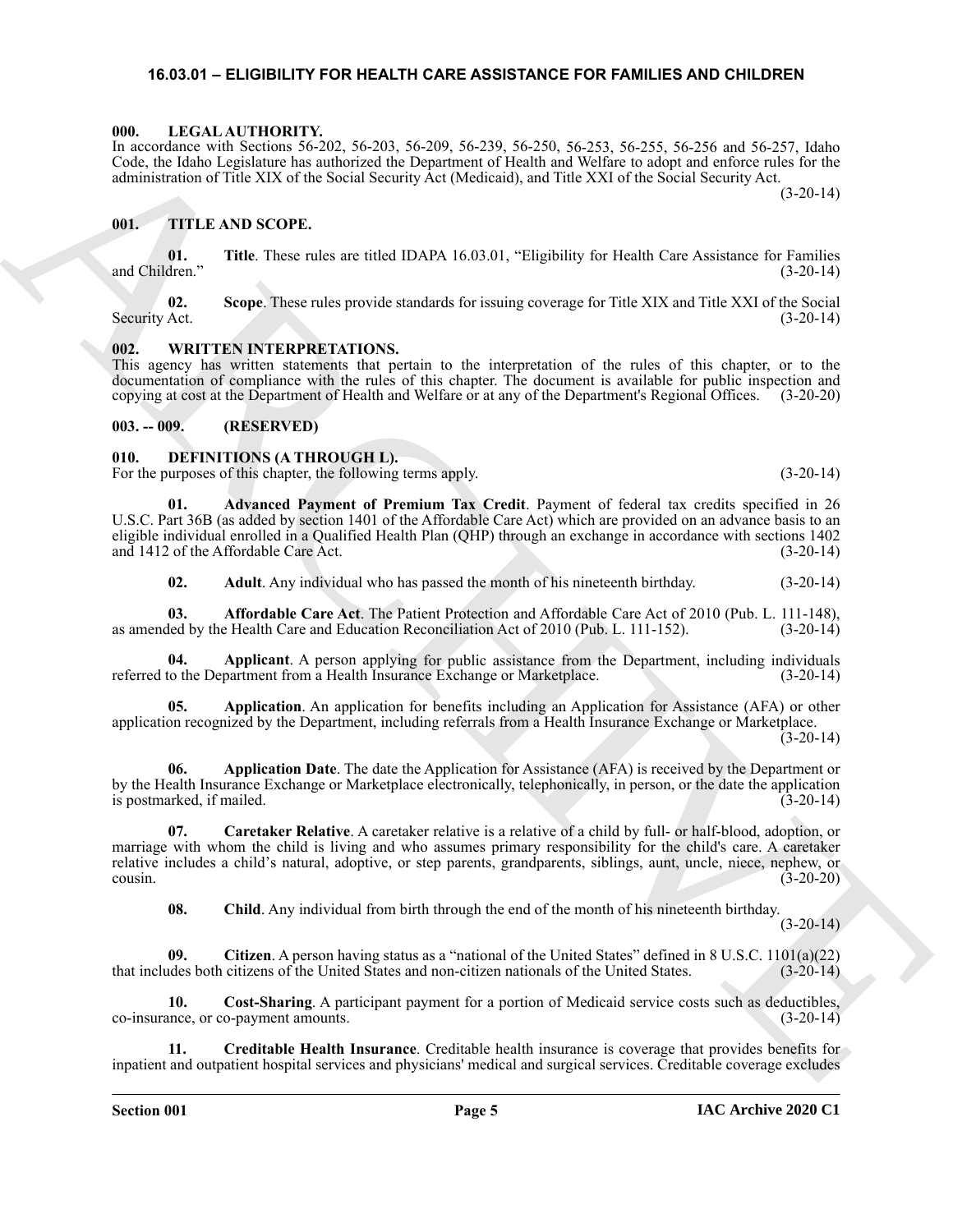# *IDAHO ADMINISTRATIVE CODE IDAPA 16.03.01 Department of Health and Welfare Health Care Assistance for Families & Children*

liability, limited scope dental, vision, specified disease, or other supplemental-type benefits. (3-20-14)

<span id="page-5-3"></span><span id="page-5-2"></span><span id="page-5-1"></span>**12. Department**. The Idaho Department of Health and Welfare. (3-20-14)

Gegardment of Nearly is and Wolfrey<br>
Industries and Wolfrey<br>
Industries and Southern the Mathematical distance of Nearly Boxen and Southern (1976) is (2014)<br>
12. Beparament The Mathematical distance of Nearly and Southern **13. Federal Poverty Guidelines (FPG)**. The federal poverty guidelines issued annually by the Department of Health and Human Services (HHS). The Federal Poverty Guidelines (FPG) are available on the U.S.<br>Health and Human Services website at http://aspe.hhs.gov/poverty. (3-20-14) Health and Human Services website at http://aspe.hhs.gov/poverty.

**14. Health Assessment**. Health Assessment is an examination performed by a primary care provider in order to determine the appropriate health plan for a Medicaid-eligible individual. (3-20-14)

<span id="page-5-4"></span>**15. Health Care Assistance (HCA)**. Health coverage includes Medicaid coverage under Title XIX or Title XXI as well as private health insurance plans purchased with a Premium Tax Credit described in Subsection 010.01 of this rule granted by the Department for persons or families within the State of Idaho. (3-20-20)

<span id="page-5-5"></span>**16. Health Insurance Premium Program (HIPP)**. The Premium Assistance program in which Title Title XXI participants may participate. XIX and Title XXI participants may participate.

<span id="page-5-6"></span>**17. Health Plan**. A set of health services paid for by Idaho Medicaid, or health insurance coverage through the Health Insurance Exchange or Marketplace. obtained through the Health Insurance Exchange or Marketplace.

<span id="page-5-7"></span>**18. Health Questionnaire**. A tool used to assist Health and Welfare staff in determining the correct lan for the Medicaid applicant. (3-20-14) Health Plan for the Medicaid applicant.

<span id="page-5-9"></span>**19. Internal Revenue Code**. The federal tax law used to determine eligibility under Title 26 U.S.C. for al income and self-employment income. individual income and self-employment income.

<span id="page-5-10"></span>**20.** Internal Revenue Service (IRS). The U.S. government agency in charge of tax laws. These laws to determine income eligibility. The IRS website is at http://www.irs.gov. (3-20-14) are used to determine income eligibility. The IRS website is at http://www.irs.gov.

<span id="page-5-8"></span>**21. Insurance Affordability Programs**. Insurance affordability programs include Title XIX title XXI and all insurance programs available in the Health Insurance Exchange or Marketplace. (3-20-14)

<span id="page-5-11"></span>**22.** Lawfully Present. An individual who is a qualified non-citizen as described in Section 221 of these rules. (3-20-14) these rules.  $(3-20-14)$ 

<span id="page-5-12"></span><span id="page-5-0"></span>**011. DEFINITIONS (M THROUGH Z).**

For the purposes of this chapter, the following terms apply. (3-20-14) (3-20-14)

**01. MAGI-Based Income**. Income calculated using the same financial methodologies used by the IRS to determine modified adjusted gross income for federal tax filers, with the exception that: (3-20-14)

<span id="page-5-13"></span>**a.** Educational income is excluded in Section 382 of these rules; (3-20-14)

**b.** Indian monies excluded by federal law are not included in MAGI-based income;  $(3-20-14)$ 

**c.** Lump sum income is counted only in the month received in Section 384 of these rules; and  $(3-20-14)$ 

**d.** For Medicaid applicants, MAGI-based income is calculated based on income received in the month of application.  $(3-20-14)$ 

**02. Medicaid**. Idaho's Medical Assistance Program administered by the Department and funded with federal and state funds according to Title XIX of the Social Security Act that provides medical care for eligible individuals. (3-20-14)

<span id="page-5-15"></span><span id="page-5-14"></span>**03. Modified Adjusted Gross Income (MAGI)**. Modified Adjusted Gross Income (MAGI), is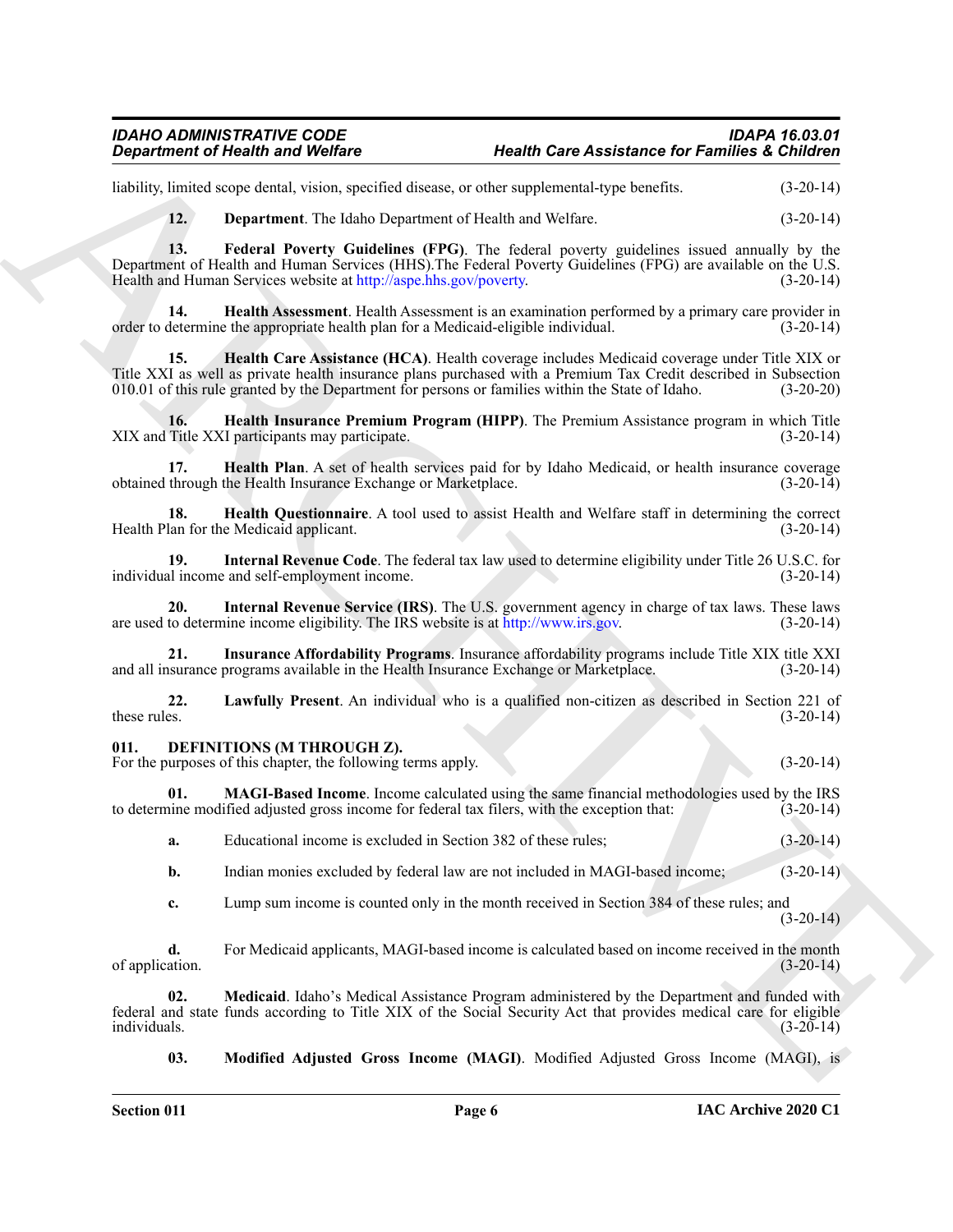# *IDAHO ADMINISTRATIVE CODE IDAPA 16.03.01 Department of Health and Welfare Health Care Assistance for Families & Children*

Adjusted Gross Income as defined by the IRS, plus certain tax-exempt income. (3-20-14)

<span id="page-6-1"></span>**04. Newborn Deemed Eligible**. A child born to a woman who is eligible for and receiving medical assistance on the date of the child's birth, including during a month of retroactive eligibility for the mother. A child so born is eligible for Medicaid for the first year of his life. (3-20-14)

<span id="page-6-3"></span><span id="page-6-2"></span>**05. Non-Citizen**. Same as "alien" defined in Section 101(a)(3) of the Immigration and Nationality Act (INA) (8 U.S.C. 1101 (a)(3)), and includes any individual who is not a citizen or national of the United States.

Grapharine of the salts and Wolfres<br>
Also be the salts and the salts are not a salt of the salt of the salt of the salt of the salt of the salt of the salt of the salt of the salt of the salt of the salt of the salt of th  $(3-20-14)$ **06. Parent**. For a household with a MAGI-based eligibility determination a parent can be: (3-20-14) **a.** Natural; (3-20-14) **b.** Biological; (3-20-14) **c.** Adoptive; or (3-20-14) **d.** Step-parent. (3-20-14)

<span id="page-6-5"></span><span id="page-6-4"></span>**07. Participant**. An individual who is eligible for, and enrolled in, a Health Care Assistance program.  $(3-20-14)$ 

**08. Qualified Hospital**. A qualified hospital has a Memorandum of Understanding (MOU) with the Department, participates as a provider under the Medicaid state plan, may assist individuals in completing and submitting applications for Health coverage, and has not been disqualified from doing presumptive eligibility determinations. (3-20-14)

<span id="page-6-7"></span><span id="page-6-6"></span>**09. Qualified Non-Citizen**. Same as "qualified alien" defined at 8 U.S. C.164(b) and (c). (3-20-14)

**10. Reasonable Opportunity Period**. A period of time allowed for an individual to provide requested proof of citizenship or identity. A reasonable opportunity period extends for ninety (90) days beginning on the 5th day after the notice requesting the proof has been mailed to the applicant. This period may be extended if the Department determines that the individual is making a "good faith" effort to obtain necessary documentation.

(3-20-14)

<span id="page-6-8"></span>**11. Sibling**. For household with MAGI-based eligibility determination: Is a natural or biological, half- or step-sibling. (3-20-14) adopted, half- or step-sibling.

<span id="page-6-9"></span>**12. Tax Dependent**. A person, who is a related child, or other qualifying relative or person, according to federal IRS standards for whom another individual can claim a deduction for a personal exemption when filing a federal income tax for a taxable year. (3-20-14)

<span id="page-6-10"></span>**13. Third Party**. Includes a person, institution, corporation, public or private agency that is liable to pay all or part of the medical cost of injury, disease, or disability of a medical assistance participant. (3-20-14)

<span id="page-6-11"></span>**14. Title XIX**. Title XIX of the Social Security Act, known as Medicaid, is a medical benefits program jointly financed by the federal and state governments and administered by the States. This program pays for medical assistance for certain individuals and families with low income, and for some program types, limited resources.

 $(3-20-14)$ 

<span id="page-6-12"></span>**15. Title XXI**. Title XXI of the Social Security Act, known as the Children's Health Insurance Program (CHIP), is a federal and state partnership similar to Medicaid, that expands health insurance to targeted, low-income children. (3-20-14)

<span id="page-6-0"></span>**012. -- 099. (RESERVED)**

**Section 011 Page 7**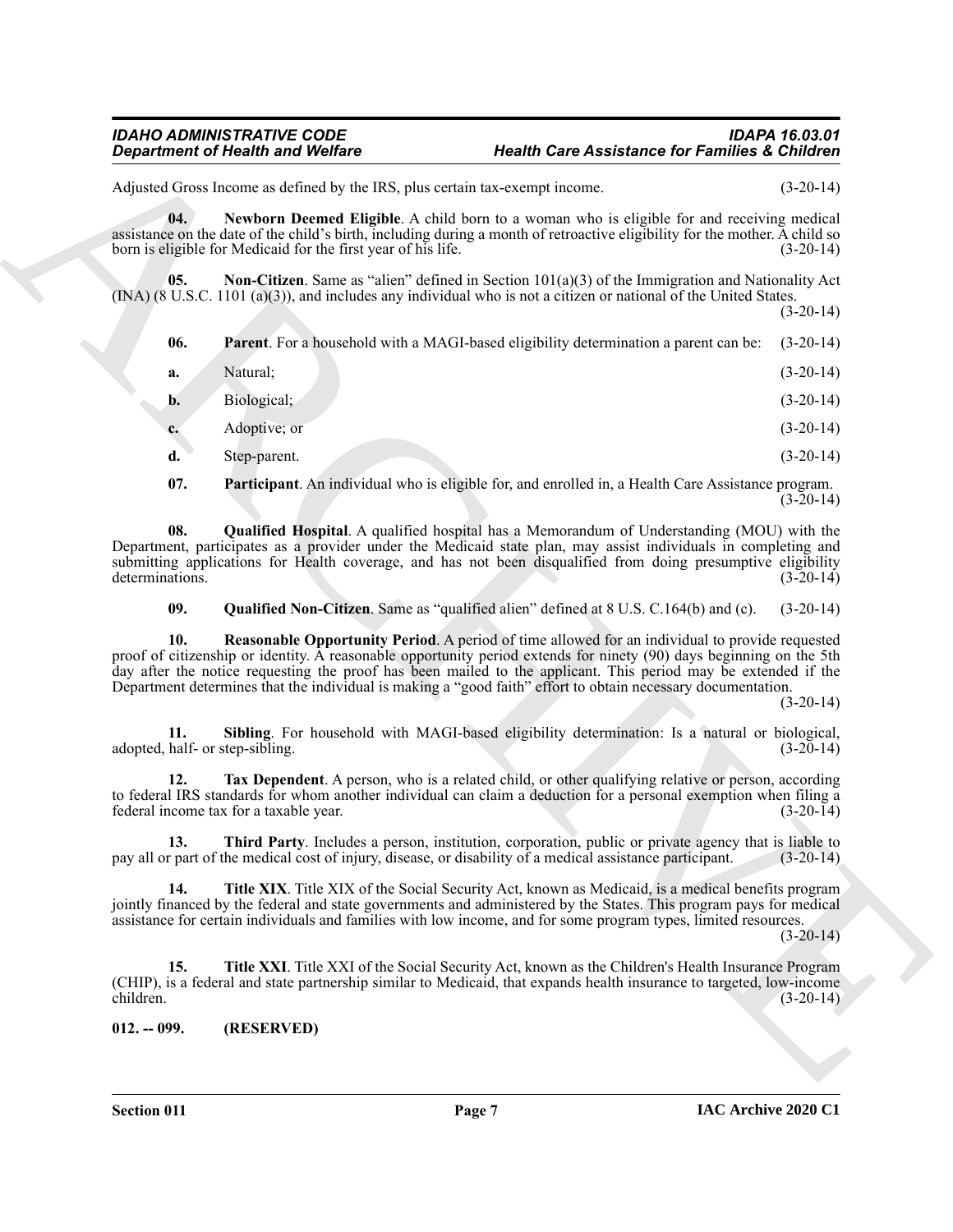# <span id="page-7-13"></span>**APPLICATION REQUIREMENTS (Sections 100-199)**

# <span id="page-7-18"></span><span id="page-7-1"></span><span id="page-7-0"></span>**100. PARTICIPANT RIGHTS.**

The participant has rights protected by federal and state laws and Department rules. The Department must inform participants of the following rights during the application process and eligibility reviews. (3-20-14) participants of the following rights during the application process and eligibility reviews.

<span id="page-7-19"></span>**01. Right to Apply**. Any person has the right to apply for any Health Care Assistance program. Applications may be submitted by paper, electronically, fax, or telephonically. Application information must be in a form or format provided by the Department. form or format provided by the Department.

<span id="page-7-21"></span><span id="page-7-20"></span>**02. Right to Hearing**. Any participant can request a hearing to contest a Department or Health Insurance Exchange or Marketplace decision under the provisions in IDAPA 16.05.03, "Contested Case Proceedings and Declaratory Ruling." (3-20-14)

*Gregaritment of Health and Wolfax*<br>
APPLICATION REQUIRENTS<br>
100. FATTICHIVENT INCHITES.<br>
100. FATTICHIVENT INCHITES.<br>
100. FATTICHIVENT INCHITES (Section 100-199)<br>
110. FATTICHIVENT INCHITES (Section 100-199)<br>
2010. Eq **03. Right to Request Reinstatement of Benefits**. Any participant has the right to request reinstatement of benefits until a hearing decision is made if the request for the reinstatement is made before the effective date of the action taken on the notice of decision. Reinstatement pending a hearing decision is not provided in the case of an application denied because an individual did not provide citizenship or identity documentation during a reasonable opportunity period allowed by the Department. (3-20-14)

# <span id="page-7-2"></span>**101. -- 110. (RESERVED)**

# <span id="page-7-23"></span><span id="page-7-3"></span>**111. SIGNATURES.**

An individual who is applying for benefits, receiving benefits, or providing additional information as required by this chapter, may do so with the depiction of the individual's name either handwritten, electronic, or recorded telephonically. Such signature serves as intention to execute or adopt the sound, symbol, or process for the purpose of signing the related record. signing the related record.

# <span id="page-7-14"></span><span id="page-7-4"></span>**112. -- 129. (RESERVED)**

# <span id="page-7-5"></span>**130. APPLICATION TIME LIMITS.**

Each application must be processed as close to real time as practicable, but not longer than forty-five (45) days, from the date of application, unless prevented by events beyond the Department's control. (3-20-14)

# <span id="page-7-6"></span>**131. -- 139. (RESERVED)**

# <span id="page-7-15"></span><span id="page-7-7"></span>**140. ELIGIBILITY EFFECTIVE DATES.**

Title XIX and Title XXI coverage begins the first day of the application month. Coverage for a newborn is effective the date of birth.  $(3-20-20)$ 

# <span id="page-7-8"></span>**141. -- 149. (RESERVED)**

# <span id="page-7-22"></span><span id="page-7-9"></span>**150. RETROACTIVE MEDICAL ASSISTANCE ELIGIBILITY.**

Title XIX and Title XXI can begin up to three (3) calendar months before the application month if the participant is eligible during the prior period. Coverage is provided if services that can be paid by Medicaid were received in the prior period. (3-20-14)

# <span id="page-7-11"></span><span id="page-7-10"></span>**151. -- 199. (RESERVED)**

# <span id="page-7-17"></span>**NON-FINANCIAL REQUIREMENTS**

**(Sections 200-299)**

# <span id="page-7-16"></span><span id="page-7-12"></span>**200. NON-FINANCIAL CRITERIA FOR DETERMINING ELIGIBILITY.**

Non-financial criteria are conditions of eligibility, other than income, that must be met before Health Care Assistance  $\text{can be authorized.}$  (3-20-14)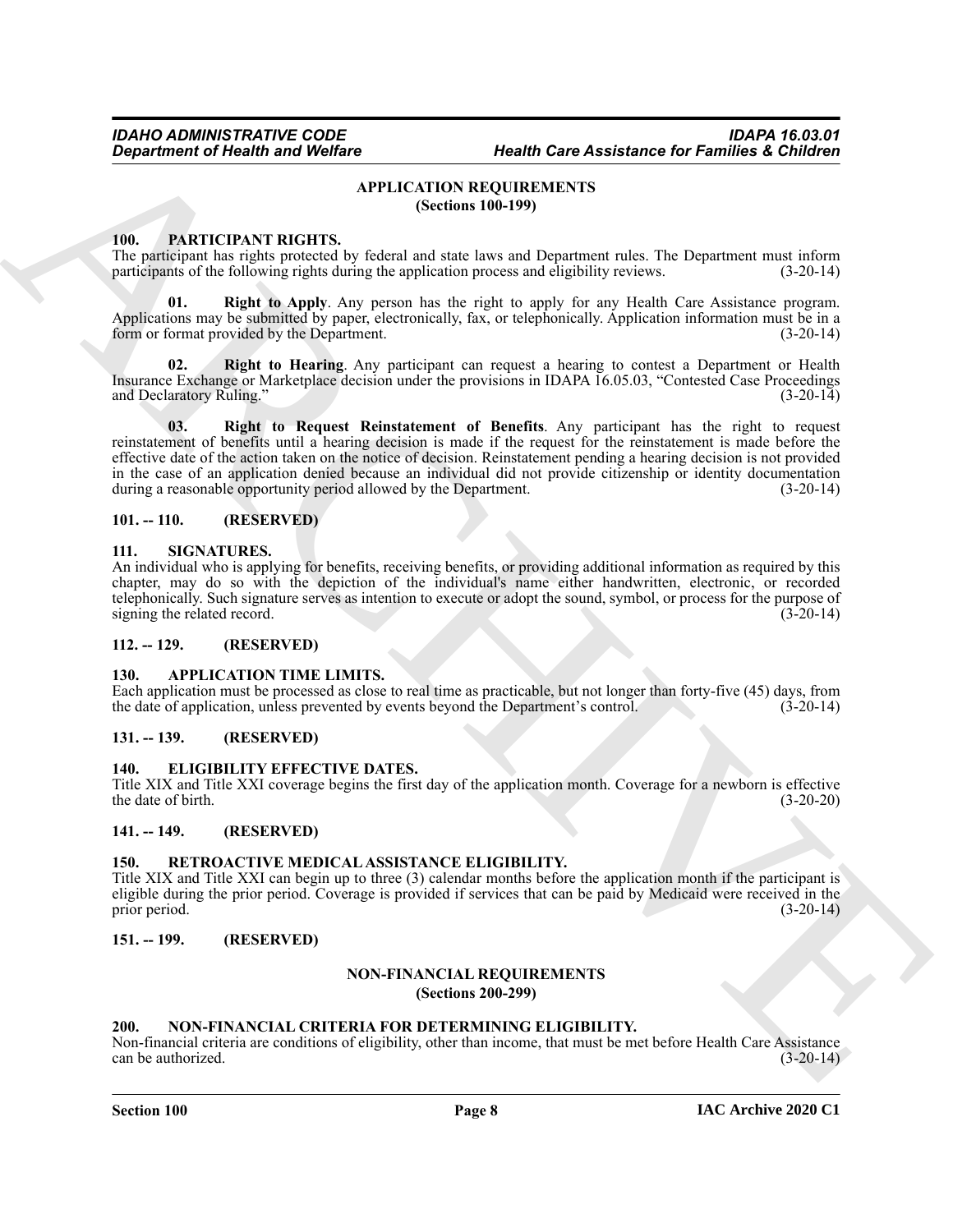# <span id="page-8-0"></span>**201. -- 209. (RESERVED)**

#### <span id="page-8-5"></span><span id="page-8-1"></span>**210. RESIDENCY.**

The participant must live in Idaho and have no immediate intention of leaving, including an individual who has entered the state to look for work, or who has no permanent, fixed address. (3-20-14)

# <span id="page-8-2"></span>**211. -- 219. (RESERVED)**

# <span id="page-8-13"></span><span id="page-8-3"></span>**220. U.S. CITIZENSHIP VERIFICATION.**

<span id="page-8-15"></span><span id="page-8-14"></span>**01. Citizenship Verified**. Citizenship must be verified through electronic means when available. If an electronic verification is not immediately obtainable, the Department may request documentation from the applicant. The Department will not deny the application for Health Coverage until the applicant has had a reasonable opportunity period to obtain and provide the necessary proof of U. S. citizenship. (3-20-14)

Gregaritment of Health was Wolfare<br>
2011 - 2021. The CHIVESE SC Control of the SE Control of the SE Control of the SE Control of the SE CONDITION CONTROL OF THE CONTROL OF THE CONTROL OF THE CONTROL OF THE CONTROL OF THE **02. Benefits During Reasonable Opportunity Period**. Benefits are provided during the reasonable opportunity period that is provided to allow the applicant time to obtain and provide documentation to verify U.S. citizenship. No overpayment exists for the reasonable opportunity period if the applicant does not provide necessary documentation during the reasonable opportunity period so that the application results in denial. (3-20-14)

# <span id="page-8-6"></span><span id="page-8-4"></span>**221. U.S. CITIZENSHIP AND QUALIFIED NON-CITIZEN REQUIREMENTS.**

To be eligible, an individual must be a lawfully present member of one (1) of the following groups: (3-20-14)

<span id="page-8-11"></span><span id="page-8-7"></span>**01. U.S. Citizen**. A U.S. Citizen or a "national of the United States." (3-20-14)

**02.** Child Born Outside the U.S. A child born outside the U.S., as defined in Public Law 106-395, is ed a citizen if all of the following conditions are met: (3-20-14) considered a citizen if all of the following conditions are met:

**a.** At least one (1) parent is a U.S. Citizen. The parent can be a citizen by birth or naturalization. This an adoptive parent; (3-20-14) includes an adoptive parent;

**b.** The child is residing permanently in the U.S. in the legal and physical custody of a parent who is a U.S. Citizen, and the child does not have IR-4 status; (3-28-18)

**c.** The child is under eighteen (18) years of age; (3-20-14)

<span id="page-8-8"></span>**d.** The child is a lawful permanent resident; and (3-20-14)

**e.** If the child is an adoptive child, the child was residing in the U.S. at the time the parent was naturalized and was in the legal and physical custody of the adoptive parent. (3-20-14) (3-20-14)

**03. Full-Time Active Duty U.S. Armed Forces Member**. A qualified non-citizen as defined in 8 U.S.C. 1641(b) or (c) who is currently on full-time active duty with the U.S. Army, U.S. Air Force, U.S. Marine Corps, U.S. Navy or U.S. Coast Guard, or a spouse or unmarried dependent child of the U.S. Armed Forces member.  $(3-20-14)$ 

<span id="page-8-12"></span>**04. Veteran of the U.S. Armed Forces**. A qualified non-citizen as defined in 8 U.S.C. 1641(b) or (c) who was honorably discharged from the U.S. Army, U.S. Air Force, U.S. Marine Corps, U.S. Navy, or U.S. Coast Guard for a reason other than their citizenship status, or a spouse, including a surviving spouse who has not remarried, or an unmarried dependent child of the veteran. (3-20-14)

**05. Non-Citizen Entering the U.S. Before August 22, 1996**. A non-citizen who entered the U.S. before August 22, 1996, who is currently a qualified non-citizen as defined in 8 U.S.C. 1641(b) or (c), who remained continuously present in the U.S. until he became a qualified non-citizen. (3-20-14) continuously present in the U.S. until he became a qualified non-citizen.

<span id="page-8-10"></span><span id="page-8-9"></span>**06.** Non-Citizen Entering on or After August 22, 1996. A non-citizen who entered the U.S. on or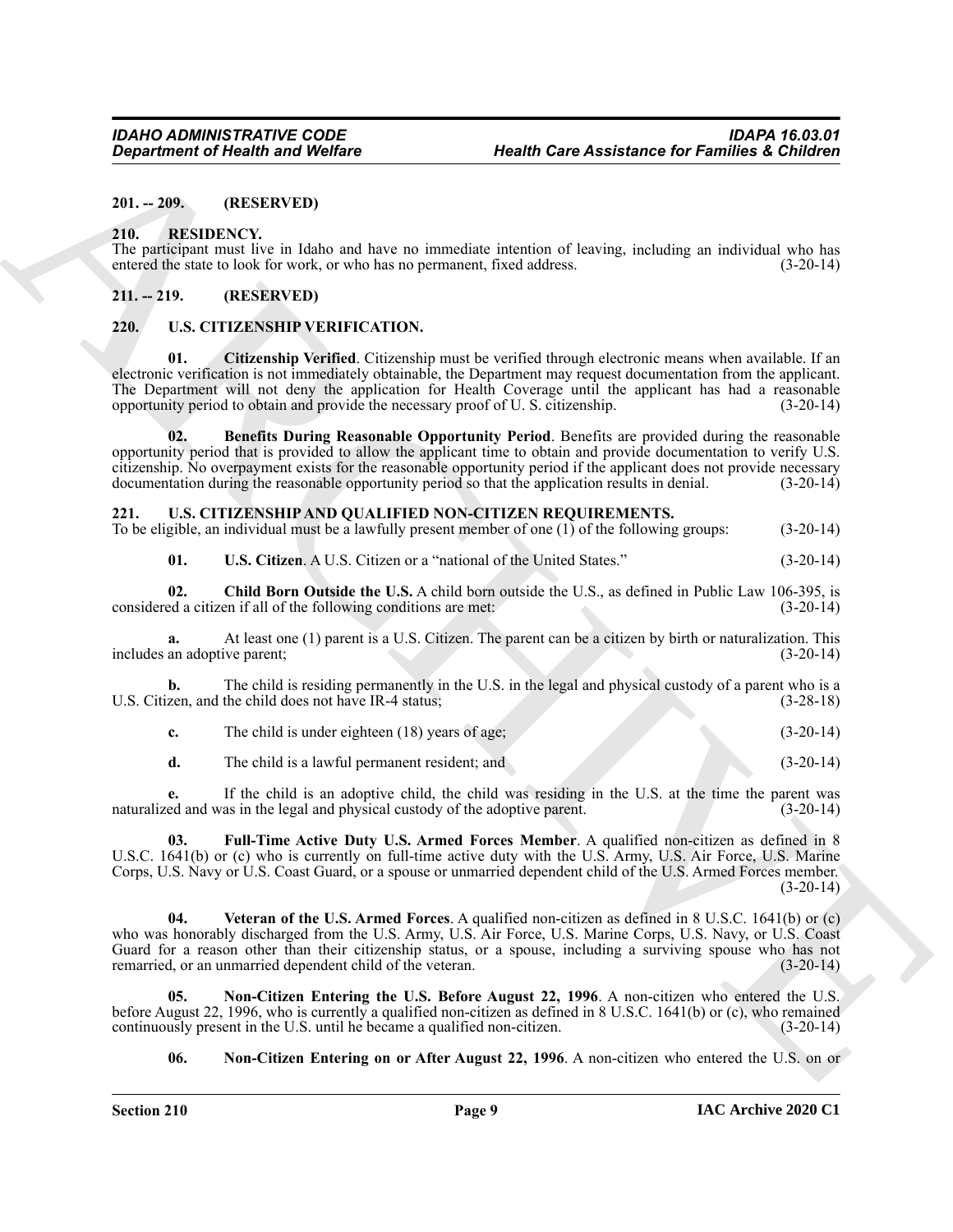after August 22, 1996, and who is: (3-20-14)

**a.** A refugee admitted into the U.S. under 8 U.S.C. 1157, and can be eligible for seven (7) years from the date of entry;  $(3-20-14)$ 

**b.** An asylee granted asylum into the U.S. under 8 U.S.C. 1158, and can be eligible for seven (7) years date asylee status is assigned; (3-20-14) from the date asylee status is assigned;

**c.** An individual whose deportation or removal from the U.S. has been withheld under 8 U.S.C. 1253 or  $1231(b)(3)$  as amended by Section  $305(a)$  of Division C of Public Law 104-208, and can be eligible for seven (7) years from the date deportation or removal was withheld; (3-20-14)

**d.** An Amerasian immigrant admitted into the U.S. under 8 U.S.C. 1612(b)(2)(A)(i)(V), and can be eligible for seven (7) years from the date of entry; or (3-20-14)

**e.** A Cuban or Haitian entrant to the U.S. under Section 501(e) of the Refugee Assistance Act under Section 501(e) of P.L. 96-422 (1980), and can be eligible for seven (7) years from the date of entry.

**Equation of Nicalli wave Wolfare Mathematic Health Care Assistance for Families 3. Children clusters (2.1998)**<br>
Also Archives 2. The mathematic interest in the U.S. and can be digital for sensor (3.1998) (1.1998)<br>
Even b **07. Qualified Non-Citizen Entering on or After August 22, 1996**. A qualified non-citizen under 8 U.S.C. 1641(b) or (c), who entered the U.S. on or after August 22, 1996, and who has held a qualified non-citizen status for at least five  $(5)$  years. (3-20-14)

<span id="page-9-8"></span><span id="page-9-7"></span><span id="page-9-4"></span><span id="page-9-3"></span>**08. American Indian Born in Canada**. An American Indian born in Canada, under 8 U.S.C. 1359.  $(3-20-14)$ 

**09. American Indian Born Outside the U.S.** An American Indian born outside of the U.S., who is a member of a U.S. federally recognized tribe under 25 U.S.C. 450 b(e). (3-20-14)

**10. Qualified Non-Citizen Child Receiving Federal Foster Care**. A qualified non-citizen child as defined in 8 U.S.C. 1641(b) or (c), and receiving federal foster care assistance. (3-20-14)

**11. Victim of Severe Form of Trafficking**. A victim of a severe form of trafficking in persons, as defined in 22 U.S.C. 7102(13); who meets one (1) of the following: (3-20-14)

<span id="page-9-9"></span>**a.** Is under the age of eighteen (18) years; or (3-20-14)

**b.** Is certified by the U.S. Department of Health and Human Services as willing to assist in the investigation and prosecution of a severe form of trafficking in persons; and (3-20-14)

i. Has made a bona fide application for a temporary visa under  $8 \text{ U.S.C. } 1104(a)(15)(T)$ , which has not been denied; or (3-20-14) (3-20-14)

ii. Is remaining in the U.S. to assist the U.S. Attorney General in the prosecution of traffickers in persons.  $(3-20-14)$ 

<span id="page-9-2"></span>**12. Afghan Special Immigrant**. An Afghan special immigrant, as defined in Public Law 110-161, who has special immigration status after December 26, 2007. (3-20-14)

<span id="page-9-6"></span>**13. Iraqi Special Immigrant**. An Iraqi special immigrant, as defined in Public Law 110-181, who has special immigration status after January 28, 2008.

<span id="page-9-5"></span>**14. Individuals not Meeting the Citizenship or Qualified Non-Citizen Requirements**. An individual who does not meet the citizenship or qualified non-citizen requirements in Subsections 221.01 through 221.13 of this rule, may be eligible for emergency medical services if he meets all other conditions of eligibility.  $(3-25-16)$ 

# <span id="page-9-1"></span><span id="page-9-0"></span>**222. U.S. CITIZENSHIP AND IDENTITY VERIFICATION REQUIREMENTS.**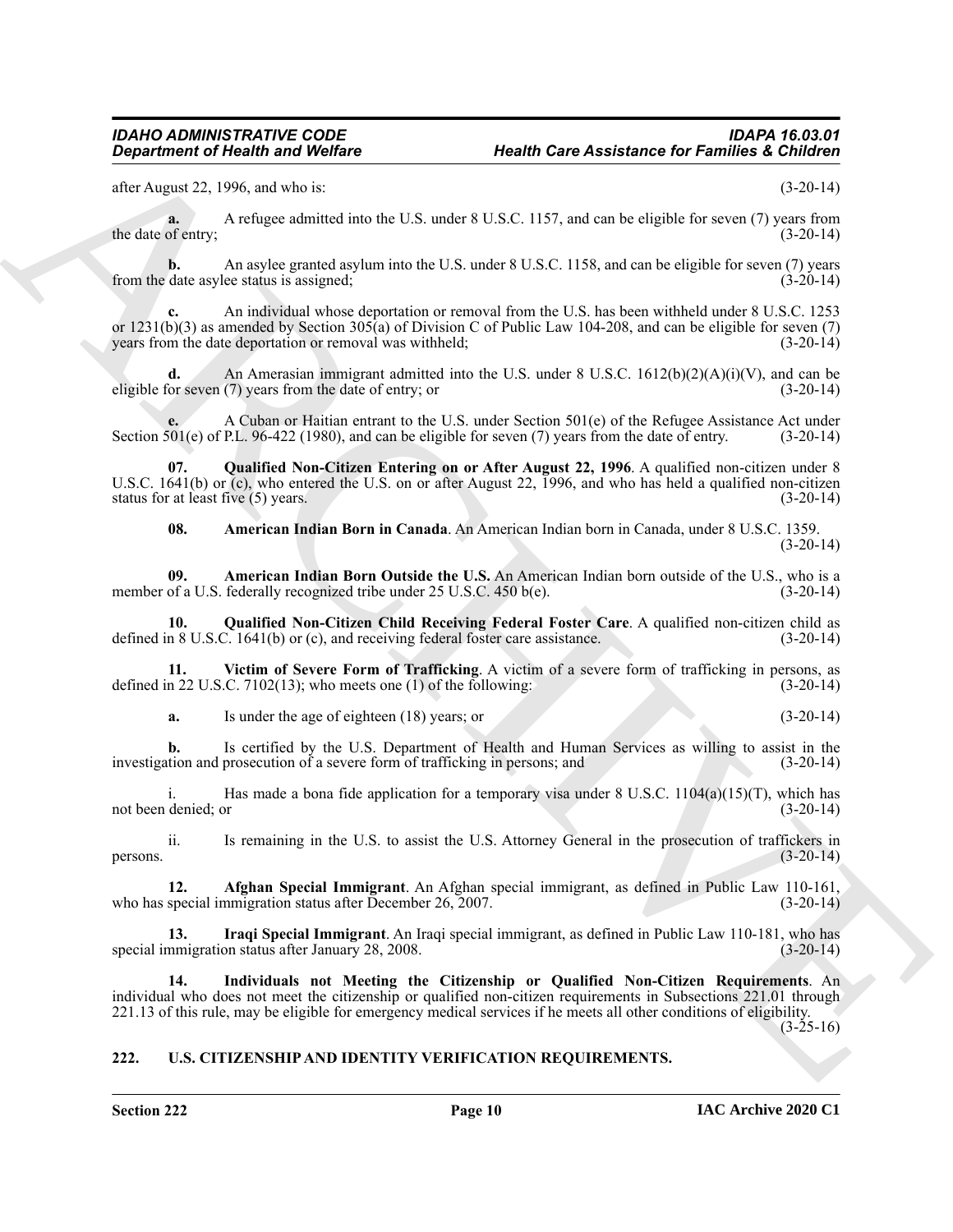# <span id="page-10-3"></span><span id="page-10-1"></span><span id="page-10-0"></span>**223. DOCUMENTATION OF U.S. CITIZENSHIP.**

<span id="page-10-2"></span>

|      | The federally recognized Indian Tribe issuing the document; | $(3-20-14)$ |
|------|-------------------------------------------------------------|-------------|
| ii.  | The individual by name;                                     | $(3-20-14)$ |
| iii. | Confirms the individual's membership; and                   | $(3-20-14)$ |
| 1V.  | Enrollment or affiliation with the Tribe.                   | $(3-20-14)$ |

|       | <b>Department of Health and Welfare</b>                                | <b>Health Care Assistance for Families &amp; Children</b>                                                                                                                                                                                                                                                                                  |                                                                                                |
|-------|------------------------------------------------------------------------|--------------------------------------------------------------------------------------------------------------------------------------------------------------------------------------------------------------------------------------------------------------------------------------------------------------------------------------------|------------------------------------------------------------------------------------------------|
|       |                                                                        | Any individual who participates in a Title XIX Medicaid or Title XXI CHIP funded program must provide proof of<br>U.S. citizenship and identity unless he has otherwise met the requirements under Section 226 of these rules.                                                                                                             | $(3-20-14)$                                                                                    |
| 223.  | DOCUMENTATION OF U.S. CITIZENSHIP.                                     |                                                                                                                                                                                                                                                                                                                                            |                                                                                                |
| 01.   | documents are accepted as proof of both U.S. citizenship and identity: | Documents Accepted as Stand-Alone Proof of U.S. Citizenship and Identity. The following                                                                                                                                                                                                                                                    | $(3-20-14)$                                                                                    |
| a.    | passport card was issued without limitation;                           | A U.S. passport or a U.S. passport card, without regard to expiration date as long as the passport or                                                                                                                                                                                                                                      | $(3-20-14)$                                                                                    |
| b.    | A Certificate of Naturalization;                                       |                                                                                                                                                                                                                                                                                                                                            | $(3-20-14)$                                                                                    |
| c.    | A Certificate of U.S. Citizenship.                                     |                                                                                                                                                                                                                                                                                                                                            | $(3-20-14)$                                                                                    |
|       | international border that identifies:                                  | Documented evidence, issued by a federally recognized Indian tribe, including tribes with an                                                                                                                                                                                                                                               | $(3-20-14)$                                                                                    |
| i.    | The federally recognized Indian Tribe issuing the document;            |                                                                                                                                                                                                                                                                                                                                            | $(3-20-14)$                                                                                    |
| ii.   | The individual by name;                                                |                                                                                                                                                                                                                                                                                                                                            | $(3-20-14)$                                                                                    |
| iii.  | Confirms the individual's membership; and                              |                                                                                                                                                                                                                                                                                                                                            | $(3-20-14)$                                                                                    |
| iv.   | Enrollment or affiliation with the Tribe.                              |                                                                                                                                                                                                                                                                                                                                            | $(3-20-14)$                                                                                    |
| e.    | further documentation of U.S. citizenship or identity is required.     | Verification of U.S. citizenship by a federal agency or another state on or after July 1, 2006, no                                                                                                                                                                                                                                         | $(3-20-14)$                                                                                    |
| 02.   | Section 224 of these rules to establish both citizenship and identity. | Documents Accepted as Evidence of U.S. Citizenship. The following documents are accepted as<br>proof of U.S. citizenship if documented proof in Subsection 223.01 of this rule is not available. These documents are<br>not proof of identity and must be used in combination with a least one (1) document listed in Subsection 223.03 or | $(3-20-14)$                                                                                    |
| a.    |                                                                        | A U.S. birth certificate that shows the individual was born in one (1) of the following:                                                                                                                                                                                                                                                   | $(3-20-14)$                                                                                    |
| i.    | United States' fifty (50) states;                                      |                                                                                                                                                                                                                                                                                                                                            | $(3-20-14)$                                                                                    |
| ii.   | District of Columbia;                                                  |                                                                                                                                                                                                                                                                                                                                            | $(3-20-14)$                                                                                    |
| iii.  | Puerto Rico, on or after January 13, 1941;                             |                                                                                                                                                                                                                                                                                                                                            | $(3-20-14)$                                                                                    |
| iv.   | Guam;                                                                  |                                                                                                                                                                                                                                                                                                                                            | $(3-20-14)$                                                                                    |
| V.    | U.S. Virgin Islands, on or after January 17, 1917;                     |                                                                                                                                                                                                                                                                                                                                            | $(3-20-14)$                                                                                    |
| vi.   | America Samoa;                                                         |                                                                                                                                                                                                                                                                                                                                            | $(3-20-14)$                                                                                    |
| vii.  | Swain's Island;                                                        |                                                                                                                                                                                                                                                                                                                                            | $(3-20-14)$                                                                                    |
| viii. | Northern Mariana Islands, after November 4, 1986; or                   |                                                                                                                                                                                                                                                                                                                                            | $(3-20-14)$                                                                                    |
| b.    |                                                                        | A cross match with a state's vital statistics agency that documents birth records.                                                                                                                                                                                                                                                         | $(3-20-14)$                                                                                    |
|       |                                                                        |                                                                                                                                                                                                                                                                                                                                            | A certification of report of birth issued by the Department of State, Forms DS-1350 or FS-545; |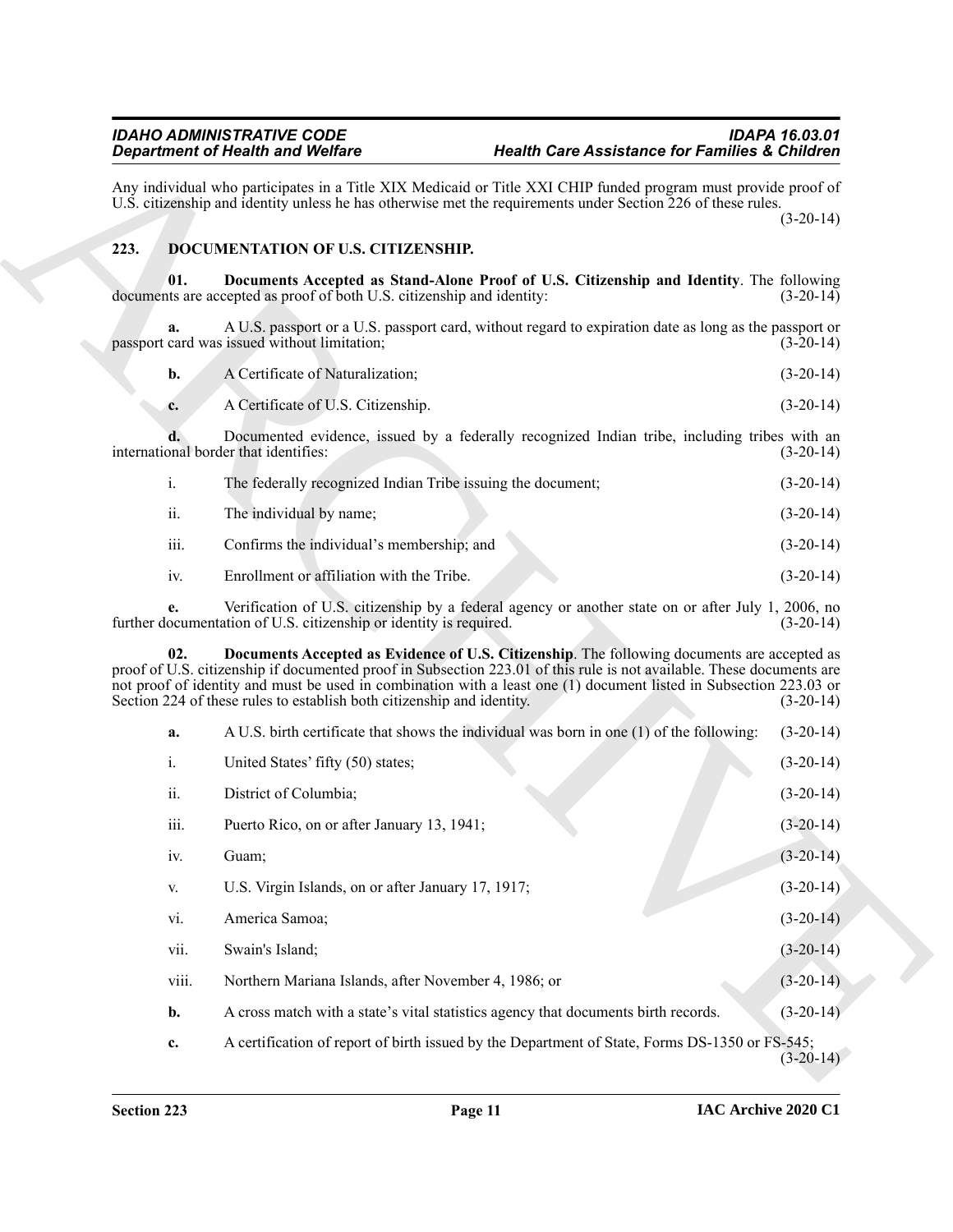| $d_{\star}$ | A report of birth abroad of a U.S. Citizen, Form FS 240; | $(3-20-14)$ |
|-------------|----------------------------------------------------------|-------------|
| e.          | A U.S. Citizen I.D. card, DHS Form I-197;                | $(3-20-14)$ |
|             | A Northern Mariana Identification Card:                  | $(3-20-14)$ |

<span id="page-11-0"></span>

| Evidence of U.S. Civil Service employment before June 1, 1976;  | $(3-20-14)$ |
|-----------------------------------------------------------------|-------------|
| An official U.S. Military record showing a U.S. place of birth; | $(3-20-14)$ |

|                                        | <b>Department of Health and Welfare</b>                                   | <b>Health Care Assistance for Families &amp; Children</b>                                                                                                                                                                                                                                                                                  |             |
|----------------------------------------|---------------------------------------------------------------------------|--------------------------------------------------------------------------------------------------------------------------------------------------------------------------------------------------------------------------------------------------------------------------------------------------------------------------------------------|-------------|
| d.                                     | A report of birth abroad of a U.S. Citizen, Form FS 240;                  |                                                                                                                                                                                                                                                                                                                                            | $(3-20-14)$ |
| e.                                     | A U.S. Citizen I.D. card, DHS Form I-197;                                 |                                                                                                                                                                                                                                                                                                                                            | $(3-20-14)$ |
| f.                                     | A Northern Mariana Identification Card;                                   |                                                                                                                                                                                                                                                                                                                                            | $(3-20-14)$ |
| g.                                     |                                                                           | A final adoption decree showing the child's name and U.S. place of birth, or if the adoption is not<br>final, a statement from the state-approved adoption agency that shows the child's name and U.S. place of birth;                                                                                                                     | $(3-20-14)$ |
| h.                                     | Evidence of U.S. Civil Service employment before June 1, 1976;            |                                                                                                                                                                                                                                                                                                                                            | $(3-20-14)$ |
| i.                                     | An official U.S. Military record showing a U.S. place of birth;           |                                                                                                                                                                                                                                                                                                                                            | $(3-20-14)$ |
| j.                                     | Certification of birth abroad, Form FS-545;                               |                                                                                                                                                                                                                                                                                                                                            | $(3-20-14)$ |
| k.                                     | Entitlements (SAVE) database;                                             | Verification with the Department of Homeland Security's Systematic Alien Verification for                                                                                                                                                                                                                                                  | $(3-20-14)$ |
| I.<br>Act of 2000;                     |                                                                           | Evidence of meeting the automatic criteria for U.S. citizenship outlined in the Child Citizenship                                                                                                                                                                                                                                          | $(3-20-14)$ |
| m.                                     | care facility, or other institution that indicates a U.S. place of birth: | Medical records from a hospital, clinic, or doctor, admission papers from nursing facility, skilled                                                                                                                                                                                                                                        | $(3-20-14)$ |
| n.                                     |                                                                           | Life, health, or other insurance record that indicates a U.S. place of birth.                                                                                                                                                                                                                                                              | $(3-20-14)$ |
| 0.                                     |                                                                           | Officially recorded religious record that indicates a U.S. place of birth;                                                                                                                                                                                                                                                                 | $(3-20-14)$ |
| p.<br>indicates a U.S. place of birth; |                                                                           | School records, including pre-school, Head Start, and daycare that shows the child's name and                                                                                                                                                                                                                                              | $(3-20-14)$ |
| q.                                     |                                                                           | Federal or state census record that shows U.S. Citizenship or indicates a U.S. place of birth; or                                                                                                                                                                                                                                          | $(3-20-14)$ |
|                                        | submitted. The affidavit does not need to be notarized.                   | When an applicant has none of the documents listed in Subsections 223.02.a. through q. of this<br>rule, an affidavit signed by another individual under the penalty of perjury who can reasonably attest to the<br>applicant's citizenship, and that contains the applicant's name, and indicates the date and U.S. place of birth, may be | $(3-20-14)$ |
| 03.                                    | height, weight, eye color, or address.                                    | Documents Accepted for Evidence of Identity. The following documents are accepted as proof of<br>identity provided the document has a photograph or other identifying information that includes name, age, sex, race,                                                                                                                      | $(3-20-14)$ |
| a.                                     |                                                                           | A driver's license issued by a state or territory. A driver's license issued by a Canadian government<br>authority is not a valid indicator of identity in the U.S. and cannot be used as evidence of identity.                                                                                                                            | $(3-20-14)$ |
| b.                                     | An identity card issued by federal, state, or local government;           |                                                                                                                                                                                                                                                                                                                                            | $(3-20-14)$ |
| c.                                     | School identification card;                                               |                                                                                                                                                                                                                                                                                                                                            | $(3-20-14)$ |
| d.                                     | U.S. Military card or draft record;                                       |                                                                                                                                                                                                                                                                                                                                            | $(3-20-14)$ |
| e.                                     | Military dependent's identification card;                                 |                                                                                                                                                                                                                                                                                                                                            | $(3-20-14)$ |
|                                        |                                                                           |                                                                                                                                                                                                                                                                                                                                            |             |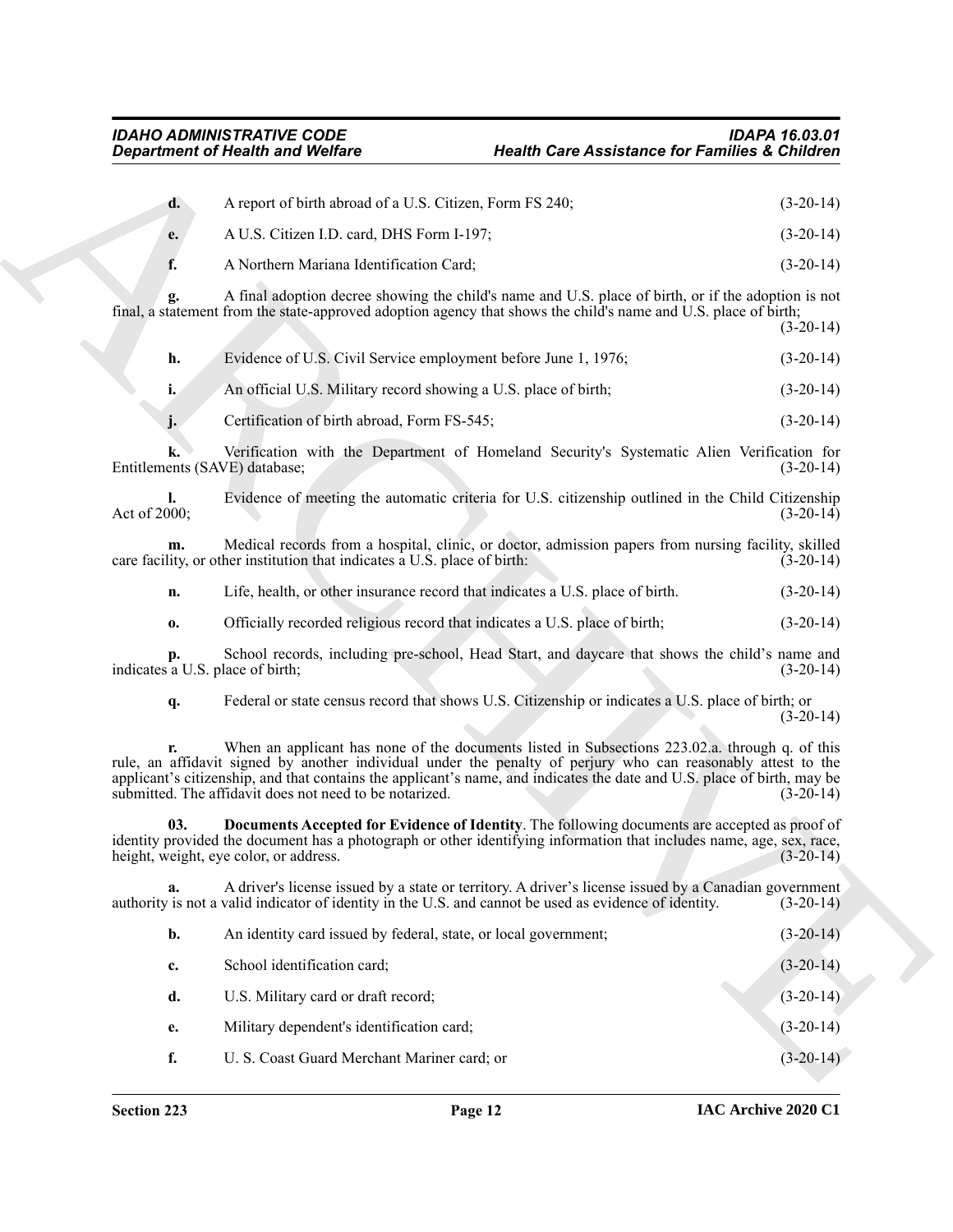**g.** A finding of identity from a federal or state governmental agency, when the agency has verified and certified the identity of the individual, including public assistance, law enforcement, internal revenue or tax bureau, or corrections agency: (3-20-14) or corrections agency;

**h.** A finding of identity from another state benefits agency or program provided that it obtained ion of identity as a criterion of participation; (3-20-14) verification of identity as a criterion of participation;

**i.** Two (2) documents containing consistent information that corroborates the applicant's identity including: employer identification cards, high school or high school equivalency diplomas, college diplomas, marriage certificates, divorce decrees, property deeds or titles; (3-20-14)

**j.** Identity affidavits are acceptable evidence of identity for individuals living in a residential care facility. (3-20-14)

**k.** When an applicant has none of the specified findings or documents listed in Subsections 223.03.a. through j. of this rule, the applicant may submit an affidavit signed by another individual under the penalty of perjury who can reasonably attest to the applicant's identity. The affidavit must contains the applicant's name, and identifying information to establish identity. The affidavit does not need to be notarized.  $(3-20-14)$ 

# <span id="page-12-7"></span><span id="page-12-0"></span>**224. IDENTITY RULES FOR CHILDREN.**

The following additional sources of documentation of identity for children under nineteen (19) years of age may be used: (3-20-14)  $\mu$ used:  $(3-20-14)$ 

**01. School Records**. School records may be used to establish identity, including nursery or day care records.  $(3-20-14)$ 

<span id="page-12-9"></span><span id="page-12-8"></span><span id="page-12-6"></span><span id="page-12-3"></span>**02. Medical Records**. Clinic, hospital, or doctor records may be used to establish identity. (3-20-14)

# <span id="page-12-1"></span>**225. ELIGIBILITY FOR APPLICANTS WHO DO NOT PROVIDE U.S. CITIZENSHIP AND IDENTITY DOCUMENTATION.**

Gegardment of Health wast Welfare<br>
Health Care Assistance for Families at Columbian and the system of the system of the system of the system of the system of the system of the system of the system of the system of the sys **01. U.S. Citizenship and Identity not Verified**. When the Department is unable to obtain verification of U.S. citizenship and identity through electronic means, or the applicant is unable to provide documentation at the time of application, the applicant will have a reasonable opportunity period of ninety  $(90)$  days to provide proof of U.S. citizenship and identity. (3-20-14)

<span id="page-12-5"></span>**02. Notice Mailed**. The reasonable opportunity period of ninety (90) days to provide needed documentation for proof of U.S. citizenship and identity begins five (5) days after the date the notice requesting the proof of documentation is mailed. (3-20-14) proof of documentation is mailed.

<span id="page-12-4"></span>**03. Medicaid Benefits**. If the applicant meets all other eligibility requirements, Medicaid benefits will be approved pending verification of U.S. citizenship and identity. Medicaid benefits will be denied if the applicant refuses to obtain documentation. (3-20-14) refuses to obtain documentation.

# <span id="page-12-10"></span><span id="page-12-2"></span>**226. INDIVIDUALS CONSIDERED AS MEETING THE U.S. CITIZENSHIP AND IDENTITY DOCUMENTATION REQUIREMENTS.**

The individuals listed in Subsections 226.01 through 226.06 of this rule are considered to have met the U.S. citizenship and identity requirements and are not required to provide further documentation. (3-20-14)

<span id="page-12-13"></span>

| 01. | <b>Supplemental Security Income (SSI) Recipients.</b> | $(3-20-14)$ |
|-----|-------------------------------------------------------|-------------|
|-----|-------------------------------------------------------|-------------|

<span id="page-12-12"></span><span id="page-12-11"></span>**02. Social Security Disability Income (SSDI) Recipients**. (3-20-14)

**03. Individuals Entitled or Enrolled in Medicare by SSA**. Individuals determined by the SSA to be entitled or enrolled in any part of Medicare. (3-20-14)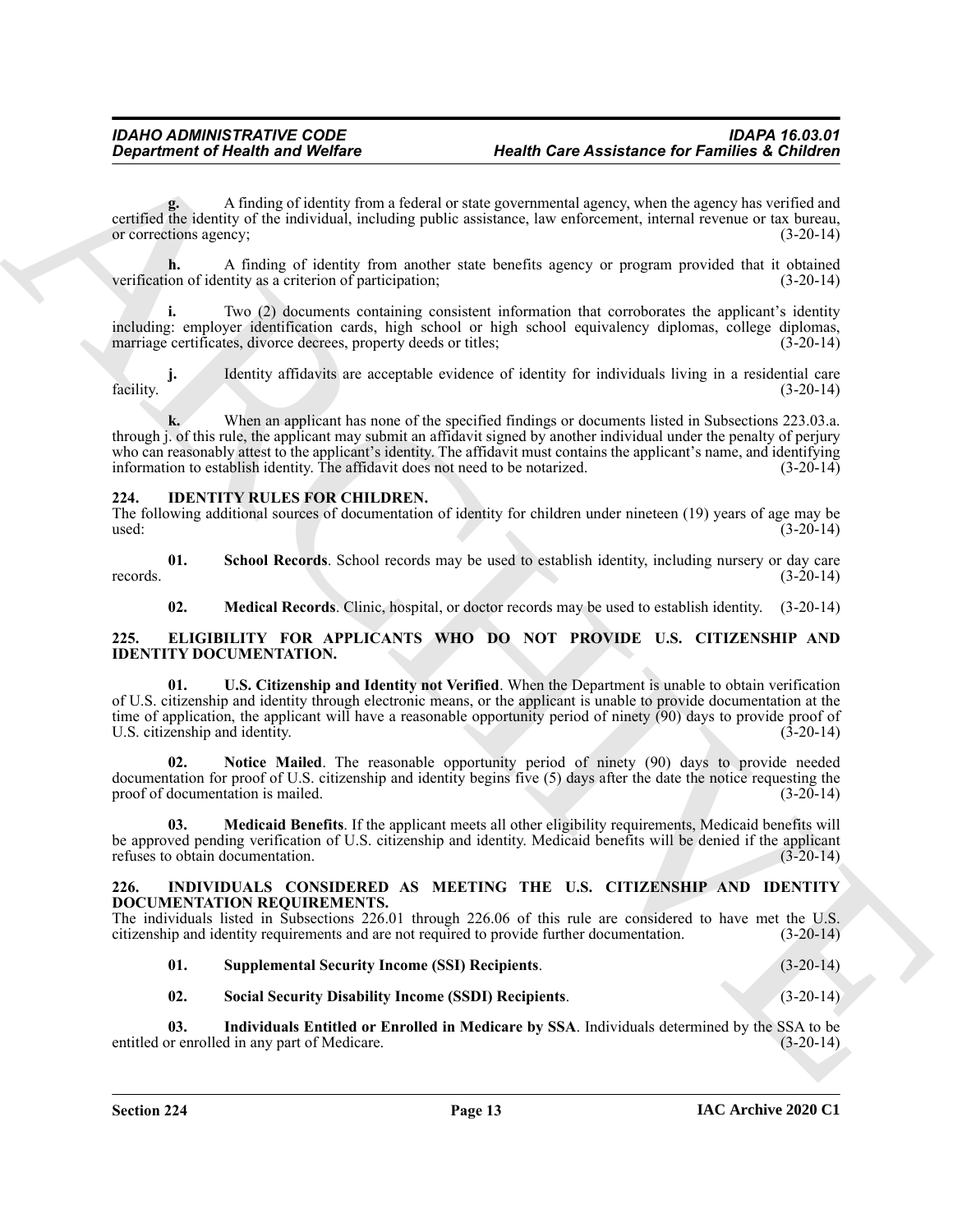**04. Adoptive or Foster Care Children Receiving Assistance**. Adoptive or foster care children *t* under Title IV-B or Title IV-E of the Social Security Act. (3-20-14) receiving under Title IV-B or Title IV-E of the Social Security Act.

<span id="page-13-16"></span><span id="page-13-15"></span><span id="page-13-14"></span>**05. Individuals Deemed Eligible for Medicaid**. A waived newborn under Section 530 of these rules.  $(3-20-14)$ 

**06.** Individuals Whose Records Match Records of the SSA. Confirmed records of SSA that match and include: (3-20-14) and include: (3-20-14) (3-20-14)

- **a.** Name; (3-20-14)
- **b.** Social Security Number; and (3-20-14)
- <span id="page-13-8"></span>**c.** Declaration of U.S. Citizenship. (3-20-14)

# <span id="page-13-0"></span>**227. ASSISTANCE IN OBTAINING DOCUMENTATION.**

The Department will provide assistance to individuals who need assistance in securing satisfactory documentary evidence of U.S. citizenship. (3-20-14)

# <span id="page-13-20"></span><span id="page-13-1"></span>**228. VERIFICATION OF CITIZENSHIP AND IDENTITY ONE TIME.**

*Department of Nearly Weilling*<br> **Example 2006 Weilling Revision Case Assistance for Families & Children Revises Controller Systems (Section 2008)<br>
Note that the INS of the DVS of Revised Systems absolute Advanture Adva** Once an individual's U.S. citizenship and identity have been verified, whether through an electronic data match or by provided documentation, changes in eligibility will not require an individual to provide the verification again. If later verification, documentation, or information provides the Department with good cause to question the validity of the individual's U.S. citizenship or identity, the individual may be requested to provide further verification. (3-20-14)

# <span id="page-13-2"></span>**229. -- 249. (RESERVED)**

# <span id="page-13-9"></span><span id="page-13-3"></span>**250. EMERGENCY MEDICAL CONDITION.**

An individual who meets eligibility criteria for a category of assistance but does not meet U.S. citizenship requirements or eligible non-citizen requirements may receive medical assistance under a Title XIX or Title XXI<br>(3-20-14) coverage group as follows:

<span id="page-13-12"></span>**Emergency Medical Conditions.** An individual not meeting the U.S. citizenship requirement may receive medical services necessary to treat an emergency medical condition, including labor and delivery. Emergency medical conditions have acute symptoms of severity, including severe pain. (3-20-14) medical conditions have acute symptoms of severity, including severe pain.

<span id="page-13-10"></span>**02. Determination of Emergency Medical Conditions**. The Department determines if a condition meets criteria of an emergency medical condition. (3-20-14)

<span id="page-13-13"></span>**03. Limitation on Medical Assistance**. Medical assistance is limited to the period of time established for the emergency medical condition. (3-20-14)

<span id="page-13-11"></span>**04. Documentation Waived**. For undocumented individuals with emergency medical conditions, the Social Security Number (SSN) requirement is waived because an SSN cannot be issued. Individuals must be otherwise eligible for Title XIX or XXI. (3-20-14)

# <span id="page-13-18"></span><span id="page-13-4"></span>**251. SPONSOR DEEMING.**

Income of a legal non-citizen's sponsor and the sponsor's spouse are counted in determining eligibility. (3-20-14)

# <span id="page-13-19"></span><span id="page-13-5"></span>**252. SPONSOR RESPONSIBILITY.**

Section 213 of the Immigration and Naturalization Act requires that a sponsor signing Form I-864, Affidavit of Support, reimburse the Department for Health Care Assistance benefits paid for a sponsored, qualified non-citizen.

 $(3-20-14)$ 

# <span id="page-13-6"></span>**253. -- 269. (RESERVED)**

# <span id="page-13-17"></span><span id="page-13-7"></span>**270. SOCIAL SECURITY NUMBER (SSN) REQUIREMENT.**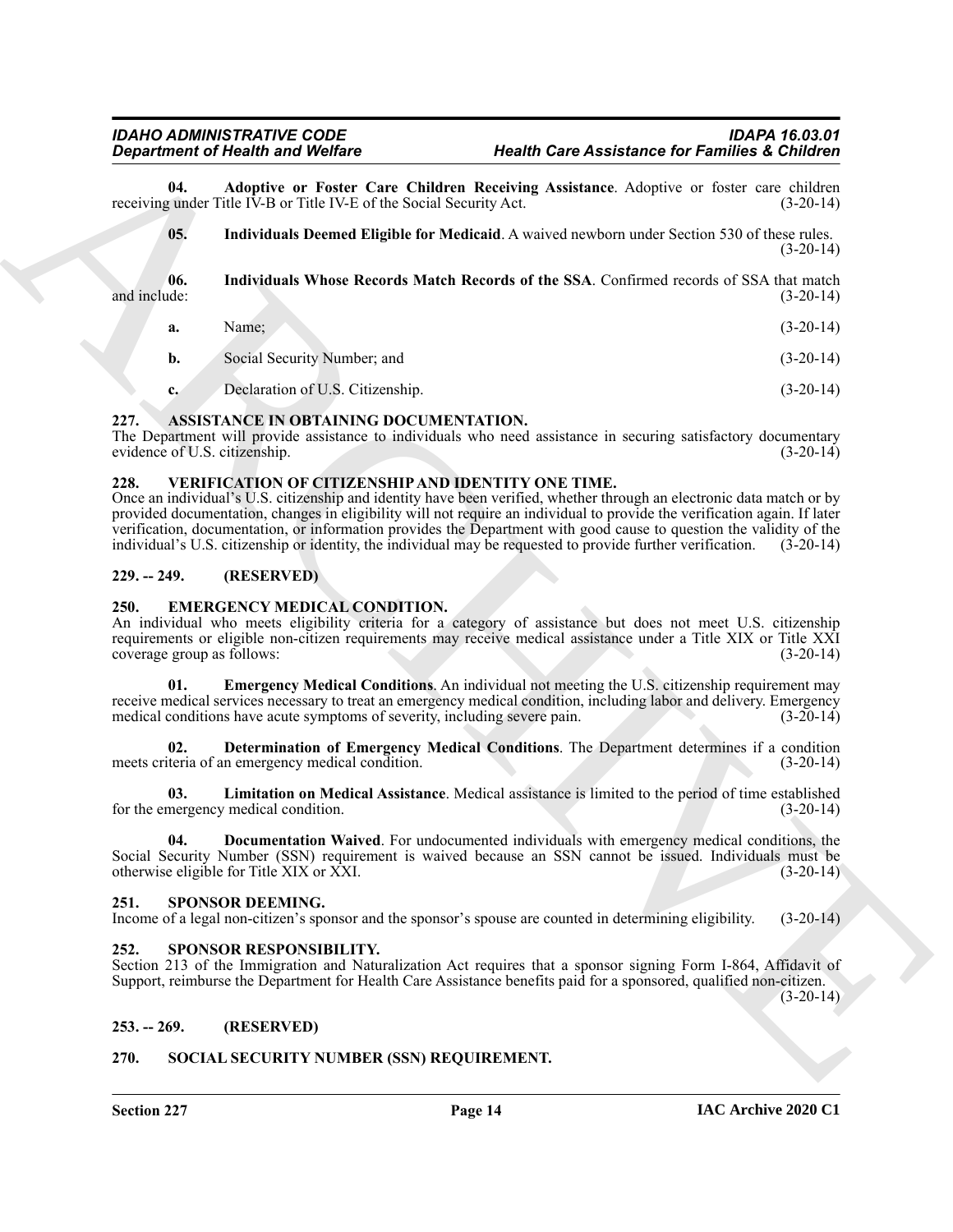<span id="page-14-12"></span>**01. SSN Required**. An applicant must provide his social security number (SSN), or proof he has applied for an SSN, to the Department before approval of eligibility. If the applicant has more than one (1) SSN, all numbers must be provided. (3-20-14) numbers must be provided.

**a.** The SSN must be verified by the Social Security Administration (SSA) electronically. When an nverified, the applicant is not eligible for Health Care Assistance. (3-20-14) SSN is unverified, the applicant is not eligible for Health Care Assistance.

**b.** The Department must notify the applicant in writing if eligibility is being denied or lost for failure to meet the SSN requirement. (3-20-14)

<span id="page-14-10"></span>**02. Application for SSN**. The applicant must apply for an SSN, or a duplicate SSN when he cannot provide his SSN to the Department. If the SSN has been applied for, but not issued by the SSA, the Department can not deny, delay, or stop benefits. The Department will help an applicant with required documentation when the applicant applies for an SSN.  $(3-20-14)$ 

**03. Failure to Apply for SSN**. The applicant may be granted good cause for failure to apply for an SSN if they have a well-established religious objection to applying for an SSN. A well-established religious objection means the applicant: (3-20-14)

<span id="page-14-11"></span>**a.** Is a member of a recognized religious sect or division of the sect; and  $(3-20-14)$ 

**b.** Adheres to the tenets or teachings of the sect, or division of the sect, and for that reason is conscientiously opposed to applying for or using a national identification number. (3-20-14)

<span id="page-14-13"></span>**04. SSN Requirement Waived**. An applicant may have the SSN requirement waived when he is: (3-20-14)

**a.** Only eligible for emergency medical services as described in Section 250 of these rules; or

(3-20-14)

<span id="page-14-7"></span>**b.** A newborn deemed eligible child as described in Section 530 of these rules.  $(3-20-14)$ 

# <span id="page-14-0"></span>**271. -- 279. (RESERVED)**

# <span id="page-14-1"></span>**280. GROUP HEALTH PLAN ENROLLMENT.**

**Equation of Highlin and Wolfare**<br> **Health** Care Assistance for Families a Children<br>
Solution Section 2011 Replaced ARCHIVES and proposed a simple system and a stream of the system of the system and the system and the sys Title XIX and Title XXI participants must apply for and enroll in a cost-effective group health plan if one is available. A cost-effective health plan is one which has premiums and co-payments at a lower cost than Medicaid would pay for full medical services. Medicaid will pay premiums and other co-payments for plans the Department finds cost-<br>effective. (3-20-14) effective. (3-20-14)

# <span id="page-14-8"></span><span id="page-14-2"></span>**281. MEDICAL EXCEPTION FOR INMATES.**

An inmate can receive Medicaid while they are an inpatient in a medical facility. The inmate must meet all Medicaid eligibility requirements. (3-20-20) eligibility requirements.

# <span id="page-14-3"></span>**282. -- 289. (RESERVED)**

# <span id="page-14-6"></span><span id="page-14-4"></span>**290. ASSIGNMENT OF RIGHTS TO MEDICAL SUPPORT AND THIRD PARTY LIABILITY.**

By operation of Sections 56-203B and 56-209b(3), Idaho Code, medical support rights are assigned to the Department by signature on the application for assistance. The participant must cooperate to secure medical support from any liable third party. The cooperation requirement may be waived if the participant has good cause for not cooperating. (3-20-14)

# <span id="page-14-9"></span><span id="page-14-5"></span>**291. MEDICAL SUPPORT COOPERATION.**

A Medicaid participant responsible for assigning their rights to medical support must cooperate to identify and locate the noncustodial parent, establish paternity, and establish, modify, and enforce a medical support order. (3-20-14)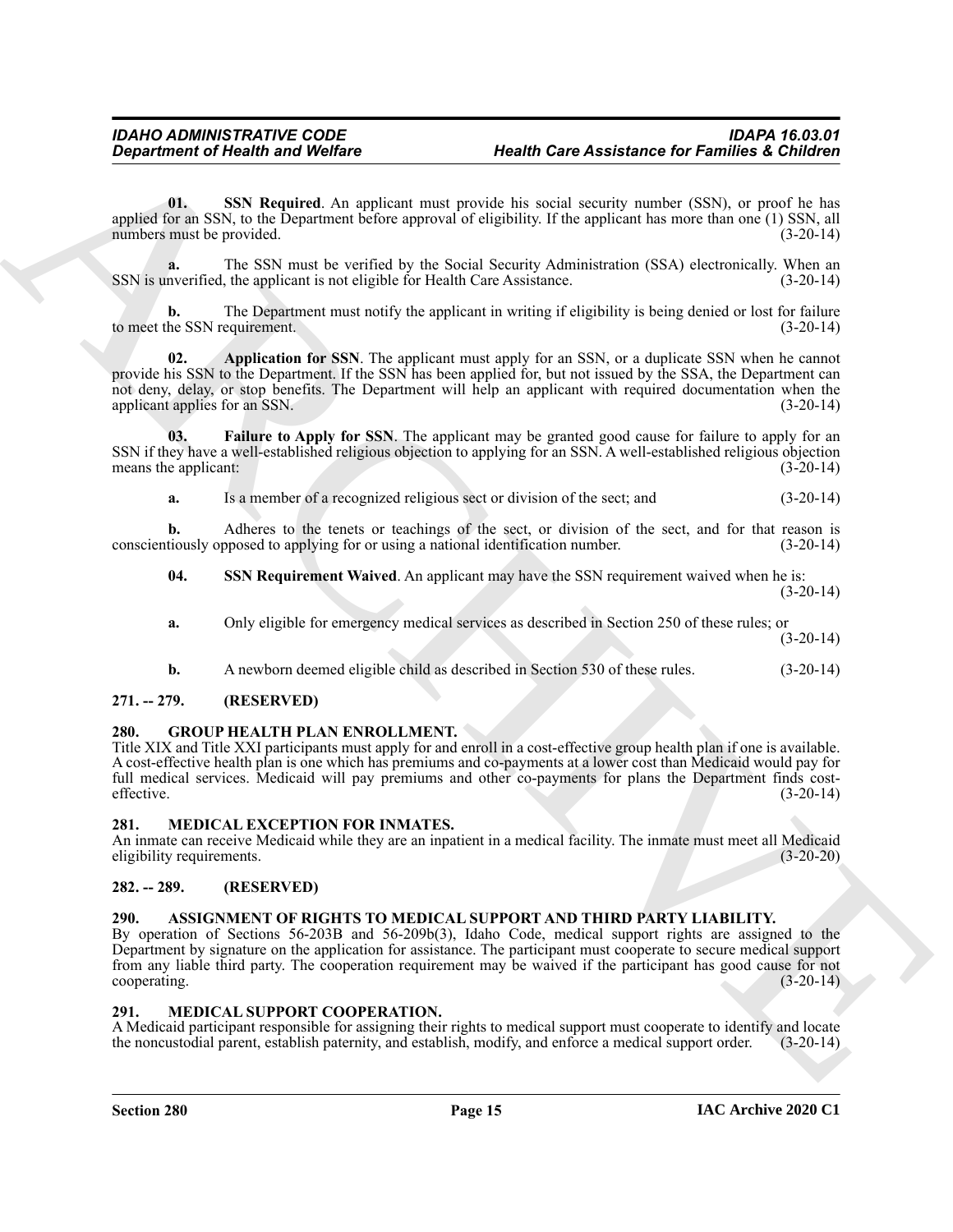<span id="page-15-10"></span><span id="page-15-9"></span>

|               | <b>Department of Health and Welfare</b> |                                                                                                                                                                                                                                                                                                                                                                                            | <b>Health Care Assistance for Families &amp; Children</b> |  |
|---------------|-----------------------------------------|--------------------------------------------------------------------------------------------------------------------------------------------------------------------------------------------------------------------------------------------------------------------------------------------------------------------------------------------------------------------------------------------|-----------------------------------------------------------|--|
|               | 01.                                     | Cooperation Defined. Cooperation includes providing all information to identify and locate the<br>non-custodial parent, and identifying other liable third party payers. The participant must provide the first and last<br>name of the non-custodial parent. The participant must also provide at least two (2) of the following pieces of<br>information about the non-custodial parent: | $(3-20-14)$                                               |  |
|               | a.                                      | Birth date;                                                                                                                                                                                                                                                                                                                                                                                | $(3-20-14)$                                               |  |
|               | b.                                      | Social Security Number;                                                                                                                                                                                                                                                                                                                                                                    | $(3-20-14)$                                               |  |
|               | c.                                      | Current address;                                                                                                                                                                                                                                                                                                                                                                           | $(3-20-14)$                                               |  |
|               | d.                                      | Current phone number;                                                                                                                                                                                                                                                                                                                                                                      | $(3-20-14)$                                               |  |
|               | e.                                      | Current employer;                                                                                                                                                                                                                                                                                                                                                                          | $(3-20-14)$                                               |  |
|               | f.                                      | Make, model, and license number of any motor vehicle owned by the non-custodial parent; or                                                                                                                                                                                                                                                                                                 | $(3-20-14)$                                               |  |
|               | g.                                      | Names, phone numbers, and addresses of the parents of the non-custodial parent.                                                                                                                                                                                                                                                                                                            | $(3-20-14)$                                               |  |
|               | 02.                                     | Good Cause Defined. The participant may claim good cause for failure to cooperate in securing<br>medical support for a minor child. Good cause is limited to the following reasons:                                                                                                                                                                                                        | $(3-20-14)$                                               |  |
|               | a.                                      | There is proof the child was conceived as a result of incest or rape;                                                                                                                                                                                                                                                                                                                      | $(3-20-14)$                                               |  |
|               | b.                                      | There is proof the child's non-custodial parent may inflict physical or emotional harm to the<br>participant, the child, the custodial parent, or the caretaker relative;                                                                                                                                                                                                                  | $(3-20-14)$                                               |  |
|               |                                         | A credible explanation is provided showing the participant cannot provide the minimum<br>information regarding the non-custodial parent; or                                                                                                                                                                                                                                                | $(3-20-14)$                                               |  |
| rule.         | d.                                      | A participant who has good cause for not cooperating as described in Subsection 291.03.b of this                                                                                                                                                                                                                                                                                           | $(3-20-14)$                                               |  |
|               | 03.                                     | Conditions for Non-Denial of Medicaid. Medicaid cannot be denied for individuals who meet one<br>(1) of the following conditions:                                                                                                                                                                                                                                                          | $(3-20-14)$                                               |  |
|               | a.                                      | A child or unmarried minor child who cannot legally assign his rights to medical support; or                                                                                                                                                                                                                                                                                               | $(3-20-14)$                                               |  |
| child.        | b.                                      | A pregnant woman whose income is at or below the federal poverty guideline, and who does not<br>cooperate in establishing paternity and obtaining medical support from, or derived from, the father of the unborn                                                                                                                                                                          | $(3-20-14)$                                               |  |
| $292. - 295.$ |                                         | (RESERVED)                                                                                                                                                                                                                                                                                                                                                                                 |                                                           |  |
| 296.          |                                         | COOPERATION WITH THE QUALITY CONTROL PROCESS.<br>When the Department or federal government selects a case for review in the quality control process, the participant<br>must cooperate in the review of the case.                                                                                                                                                                          | $(3-20-14)$                                               |  |
| $297. - 299.$ |                                         | (RESERVED)                                                                                                                                                                                                                                                                                                                                                                                 |                                                           |  |
|               |                                         | <b>FINANCIAL REQUIREMENTS</b><br>(Sections 300-344)                                                                                                                                                                                                                                                                                                                                        |                                                           |  |

# <span id="page-15-8"></span><span id="page-15-0"></span>**292. -- 295. (RESERVED)**

# <span id="page-15-5"></span><span id="page-15-1"></span>**296. COOPERATION WITH THE QUALITY CONTROL PROCESS.**

# <span id="page-15-3"></span><span id="page-15-2"></span>**297. -- 299. (RESERVED)**

# <span id="page-15-6"></span>**FINANCIAL REQUIREMENTS (Sections 300-344)**

# <span id="page-15-7"></span><span id="page-15-4"></span>**300. HOUSEHOLD COMPOSITION AND FINANCIAL RESPONSIBILITY.**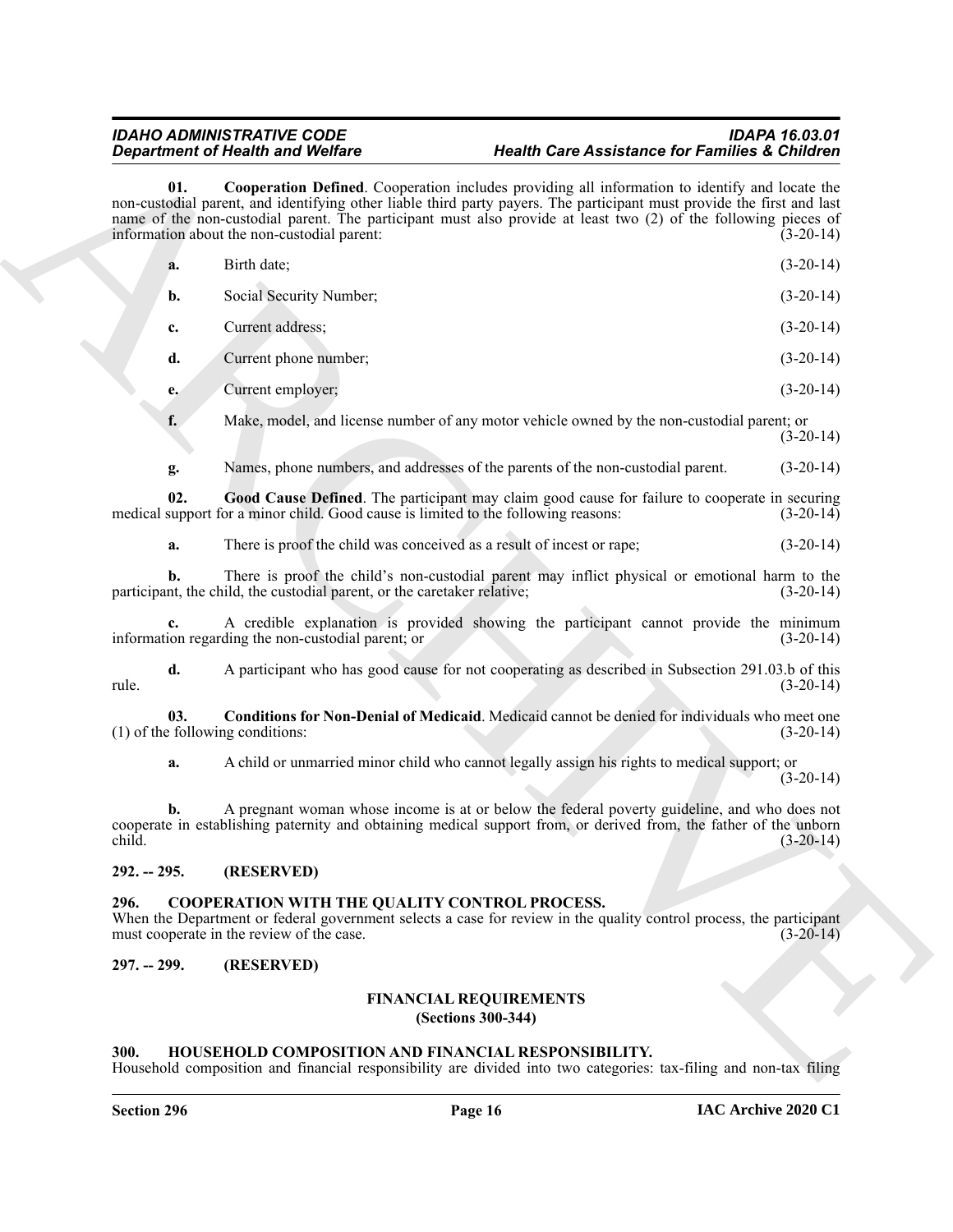<span id="page-16-12"></span>households. (3-20-14)

<span id="page-16-0"></span>**301. TAX FILING HOUSEHOLD.**

<span id="page-16-15"></span>**01. Taxpayers**. For an individual filing a federal tax return for the taxable year in which an initial determination or redetermination of eligibility is made, and who is not claimed as a tax dependent by another taxpayer, the tax filing household consists of the taxpayer, the taxpayer's spouse, and the taxpayer's tax dependents.  $(3-20-14)$ 

Gegardment of Health and Wolfare Health Care Assistance for Families & Children<br>
Mus. TXX FII NV, HOUSSELV III)<br>
ARCHIVE ARCHIVE AND CONFIDENT IS a mapping of the same in the same in the same in the same of the same in th **02. Individuals Claimed as a Tax-Dependent**. For an individual who is claimed as a tax dependent by another taxpayer, the tax filing household is the household of the taxpayer claiming such individual as a tax dependent, with the exception that tax dependents meeting any of the following criteria will be treated as non-filers described in Section 302 of these rules: (3-20-14) described in Section 302 of these rules:

<span id="page-16-13"></span>**a.** Individuals claimed as a tax dependent by an individual other than a spouse or custodial parent; (3-20-14)

**b.** Individuals under age nineteen (19) living with both parents, if the parents are not married, or married filing separately; and (3-20-14)

Individuals under age nineteen (19) claimed as a tax dependent by a parent residing outside of the ld. (3-20-14) applicant household.

<span id="page-16-14"></span>**03. Married Couples**. For married couples living together, each spouse is included in the household of the other spouse, regardless of whether a joint federal tax return is filed, if one (1) spouse is claimed as a tax dependent by the other spouse, or if each filed separately.  $(3-20-14)$ dependent by the other spouse, or if each filed separately.

# <span id="page-16-9"></span><span id="page-16-1"></span>**302. NON-TAX FILING HOUSEHOLD.**

**01. Individuals Not Filing a Tax Return and Not Claimed as a Tax Dependent**. For an individual who does not expect to file a federal tax return and is not claimed as a tax dependent by a tax filer, or meets one (1) of the exceptions in Subsections 301.02.a. through 301.02.c. of these rules, the household consists of the individual and, if living with the individual the following: (3-20-14)

<span id="page-16-10"></span>**a.** The individual's spouse; (3-20-14)

<span id="page-16-11"></span>**b.** The individual's natural, adopted, and stepchildren under age nineteen (19); or (3-20-14)

**c.** In the case of individuals under age nineteen (19), the individual's natural, adopted, and step nd natural, adoptive and step siblings under age nineteen (19). parents and natural, adoptive and step siblings under age nineteen  $(19)$ .

**02. Married Couples**. Married couples living together will be included in the household of the other spouse.  $(3-20-14)$ 

<span id="page-16-3"></span><span id="page-16-2"></span>**303. -- 344. (RESERVED)**

# <span id="page-16-8"></span>**INCOME**

# **(Sections 345-394)**

# <span id="page-16-7"></span><span id="page-16-4"></span>**345. HOUSEHOLD INCOME.**

The sum of calculated Modified Adjusted Gross Income (MAGI-based income) of every individual whose income must be included in the household budget minus a standard disregard in the amount of five percent (5%) of Federal Poverty Guidelines (FPG) by family size, if the disregard is used to establish eligibility. (3-20-14)

# <span id="page-16-6"></span><span id="page-16-5"></span>**346. DETERMINING INCOME ELIGIBILITY.**

Financial eligibility for Medicaid applicants must be based on calculated monthly household income and household size. Eligibility for Health Care Assistance is determined by comparing the individual's calculated income against the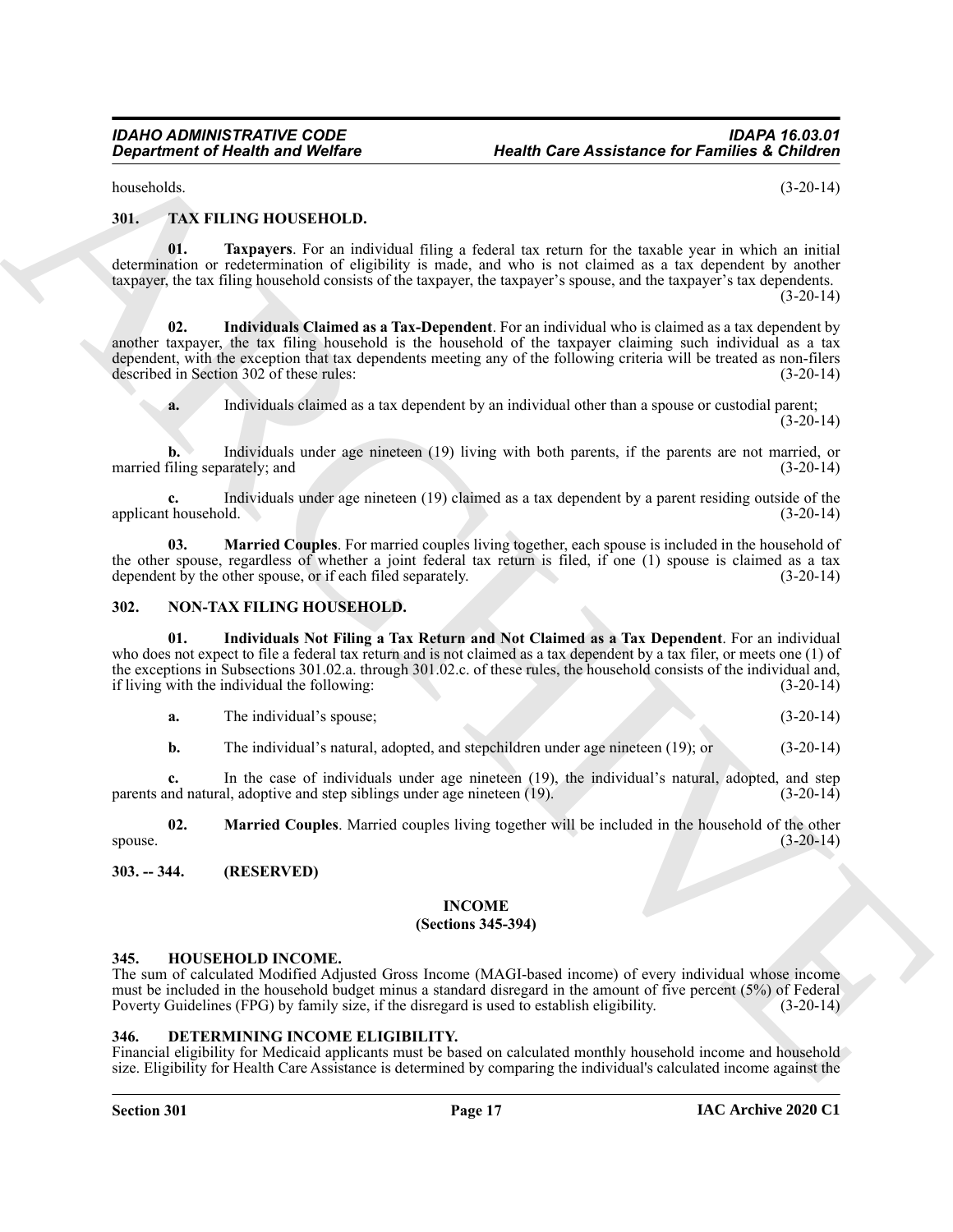# *IDAHO ADMINISTRATIVE CODE IDAPA 16.03.01 Department of Health and Welfare Health Care Assistance for Families & Children*

income limit. (3-20-20)

# <span id="page-17-18"></span><span id="page-17-0"></span>**347. EARNED INCOME.**

Gegardment of Health was Wolfare<br>
Health Care Assistance for Families a Children<br>
Here, and Y Vie The Health Counter and the proportion in a bottless heard lexence and level to specific<br>
Level Family was a distribution, b Earned income is derived from labor or active participation in a business. Earned income includes taxable wages, tips, salary, commissions, bonuses, self-employment and any other type of income defined as earnings by the Internal Revenue Service (IRS). Earned income is counted as income when it is received, or would have been received except for the decision of the participant to postpone receipt. Earnings over a period of time and paid at one (1) time, such as the sale of farm crops, livestock, or poultry are annualized and IRS allowable self-employment expenses deducted.  $(3-20-20)$ 

<span id="page-17-16"></span><span id="page-17-1"></span>**348. DEPENDENT CHILD'S EARNED INCOME.**

A dependent child's earned income is excluded, unless the child is required to file a tax return based on his own income.  $i$  income.  $(3-20-14)$ 

<span id="page-17-2"></span>**349. (RESERVED)**

# <span id="page-17-20"></span><span id="page-17-3"></span>**350. IN-KIND INCOME.**

An individual who receives a service, benefit, or durable goods instead of wages is earning in-kind income. In-kind income is excluded. (3-20-14)

# <span id="page-17-22"></span><span id="page-17-4"></span>**351. SELF-EMPLOYMENT EARNED INCOME.**

Income from self-employment is treated as earned income. Calculated self-employment income is the taxable selfemployment income after gross receipts and the IRS allowable costs of producing the self-employment income, when the self-employment is expected to continue as provided in Title 26, U.S.C. (3-20-14)

# <span id="page-17-5"></span>**352. -- 369. (RESERVED)**

# <span id="page-17-23"></span><span id="page-17-6"></span>**370. UNEARNED INCOME.**

Unearned income is any income the individual receives that is not gained through employment. Unearned income is not excluded income if it is taxable. (3-20-20)

# <span id="page-17-7"></span>**371. – 383. (RESERVED)**

# <span id="page-17-21"></span><span id="page-17-8"></span>**384. LUMP SUM INCOME.**

A non-recurring lump sum payment is income in the month the lump sum is received. Lump sum income is a retroactive monthly benefit or a windfall payment. The lump sum may be earned or unearned income that is paid in a single sum. Lump sum income includes retirement, survivors, and disability insurance (RSDI), severance pay, disability insurance, and lottery winnings. (3-20-14)

# <span id="page-17-9"></span>**385. -- 387. (RESERVED)**

# <span id="page-17-15"></span><span id="page-17-10"></span>**388. DEPENDENT CHILD'S UNEARNED INCOME.**

A child's unearned income is countable towards his household's eligibility, only when the child must file a tax return based on his own income.

# <span id="page-17-12"></span><span id="page-17-11"></span>**389. -- 394. (RESERVED)**

# <span id="page-17-17"></span>**DISREGARDS**

# **(Section 395-399)**

# <span id="page-17-19"></span><span id="page-17-13"></span>**395. INCOME DISREGARDS.**

A standard disregard in the amount of five percent (5%) of Federal Poverty Guidelines (FPG) by family size is applied to the calculated income of an individual in those situations where the application of the disregard is necessary in order for the individual to be eligible for the highest income limit Health Care coverage for which they may be eligible.  $(3-20-14)$ 

<span id="page-17-14"></span>**396. -- 399. (RESERVED)**

**Section 347 Page 18**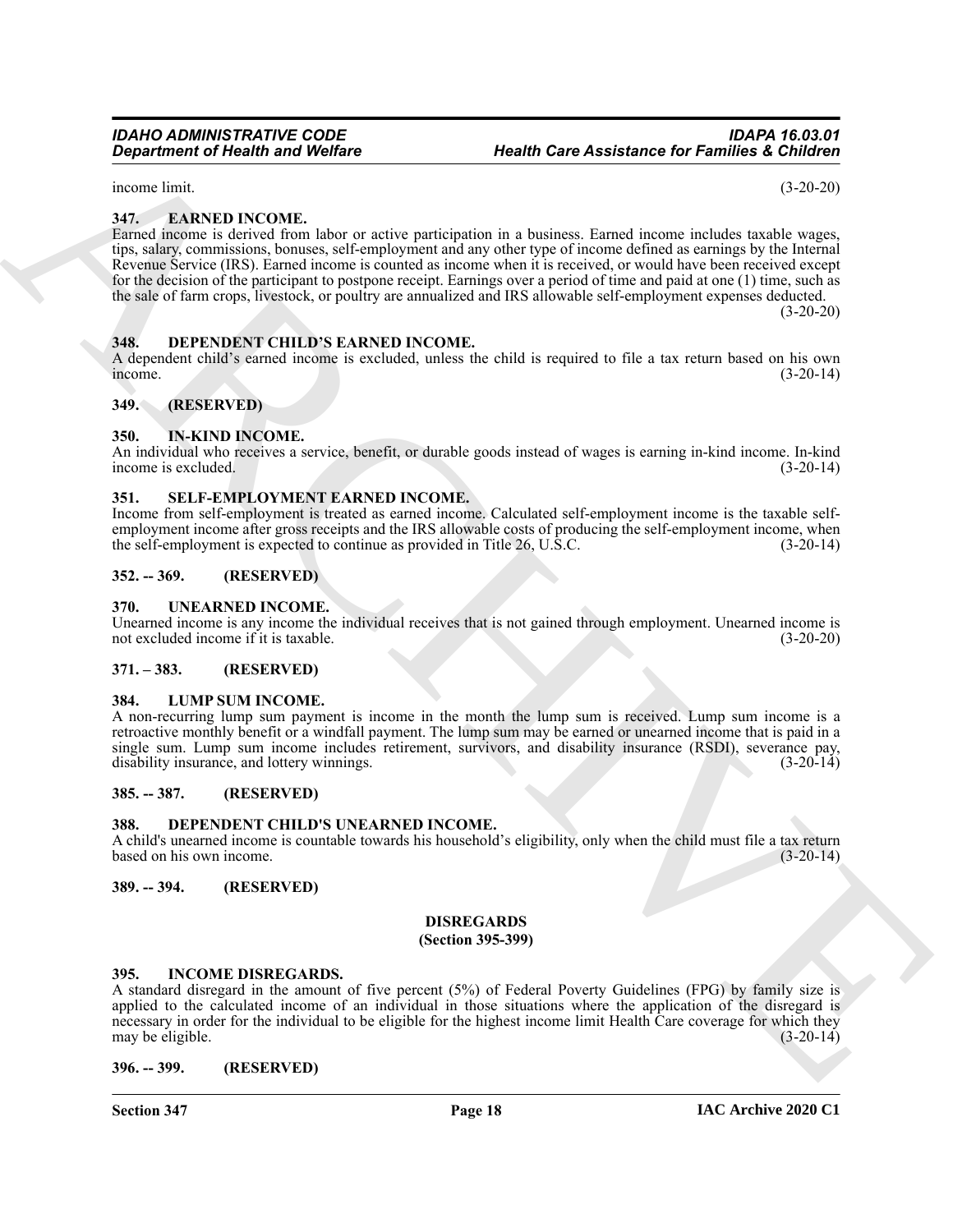# <span id="page-18-4"></span>**HEALTH COVERAGE FOR ADULTS (Sections 400-499)**

# <span id="page-18-9"></span><span id="page-18-6"></span><span id="page-18-1"></span><span id="page-18-0"></span>**400. MEDICAID FOR ADULTS.**

| 400.<br>01.<br>a.<br>unit.<br>b.<br>of a pregnant woman. | <b>MEDICAID FOR ADULTS.</b><br>Medicaid is available for the following adults:<br>Parent, Caretaker Relative, or a Pregnant Woman.                                                                                                                                                                                                                    |                                                                                                 | $(3-20-20)$ |
|----------------------------------------------------------|-------------------------------------------------------------------------------------------------------------------------------------------------------------------------------------------------------------------------------------------------------------------------------------------------------------------------------------------------------|-------------------------------------------------------------------------------------------------|-------------|
|                                                          |                                                                                                                                                                                                                                                                                                                                                       |                                                                                                 |             |
|                                                          |                                                                                                                                                                                                                                                                                                                                                       |                                                                                                 |             |
|                                                          |                                                                                                                                                                                                                                                                                                                                                       |                                                                                                 | $(3-20-20)$ |
|                                                          |                                                                                                                                                                                                                                                                                                                                                       | The individual who is a parent, caretaker relative, or a pregnant woman in the household budget | $(3-20-20)$ |
|                                                          | The individual who is responsible for an eligible dependent child, which includes the unborn child                                                                                                                                                                                                                                                    |                                                                                                 | $(3-20-20)$ |
| $\mathbf{c}$ .                                           | The individual who lives in the same household with the eligible dependent child.                                                                                                                                                                                                                                                                     |                                                                                                 | $(3-20-20)$ |
| 02.                                                      | Adults Under Age 65. The individual must:                                                                                                                                                                                                                                                                                                             |                                                                                                 | $(3-20-20)$ |
| a.                                                       | Be age nineteen $(19)$ or older and under age sixty-five $(65)$ ;                                                                                                                                                                                                                                                                                     |                                                                                                 | $(3-20-20)$ |
| b.                                                       | Not entitled to or enrolled in Medicare Part A or Part B; and.                                                                                                                                                                                                                                                                                        |                                                                                                 | $(3-20-20)$ |
| c.                                                       | Not otherwise eligible for any other coverage under the State Plan.                                                                                                                                                                                                                                                                                   |                                                                                                 | $(3-20-20)$ |
| 03.                                                      | <b>MAGI Income Eligibility</b> . For any of the eligibility groups described in Subsections 400.01 and<br>02, the individual must meet all income requirements of the Medicaid program for eligibility determined according to<br>MAGI methodologies identified in Sections 300 through 303, and 411 of these rules. Eligibility is based on:         |                                                                                                 | $(3-20-20)$ |
| a.                                                       | The number of members included in the household budget unit;                                                                                                                                                                                                                                                                                          |                                                                                                 | $(3-20-20)$ |
| $\mathbf{b}$ .                                           | All countable income for the household budget unit; and                                                                                                                                                                                                                                                                                               |                                                                                                 | $(3-20-20)$ |
| c.                                                       | Eligible individuals will have income calculated using their modified adjusted gross income<br>(MAGI). Individuals with MAGI not greater than one hundred thirty-three per cent (133%) after applying a five per<br>cent $(5\%)$ disregard to income are eligible to receive Medicaid in this section.                                                |                                                                                                 | $(3-20-20)$ |
| 04.                                                      | <b>Member of More Than One Budget Unit.</b> No person may receive benefits in more than one (1)<br>budget unit during the same month.                                                                                                                                                                                                                 |                                                                                                 | $(3-20-14)$ |
| 05.                                                      | More Than One Medicaid Budget Unit in Home. If there is more than one (1) Medicaid budget<br>unit in a home, each budget unit is considered a separate unit.                                                                                                                                                                                          |                                                                                                 | $(3-20-14)$ |
| $401. - 410.$                                            | (RESERVED)                                                                                                                                                                                                                                                                                                                                            |                                                                                                 |             |
| 411.                                                     | INCOME LIMITS FOR PARENTS AND CARETAKER RELATIVES.<br>The income limits are based on the number of household budget unit members. Parents and caretaker relatives, whose<br>MAGI-based income does not exceed the guidelines listed in the table below for their household size, meet the<br>income limit for parent and caretaker relative Medicaid. |                                                                                                 |             |

<span id="page-18-10"></span><span id="page-18-8"></span><span id="page-18-7"></span>

| The number of members included in the household budget unit; | $(3-20-20)$ |
|--------------------------------------------------------------|-------------|
| All countable income for the household budget unit; and      | $(3-20-20)$ |

# <span id="page-18-11"></span><span id="page-18-2"></span>**401. -- 410. (RESERVED)**

# <span id="page-18-5"></span><span id="page-18-3"></span>**411. INCOME LIMITS FOR PARENTS AND CARETAKER RELATIVES.**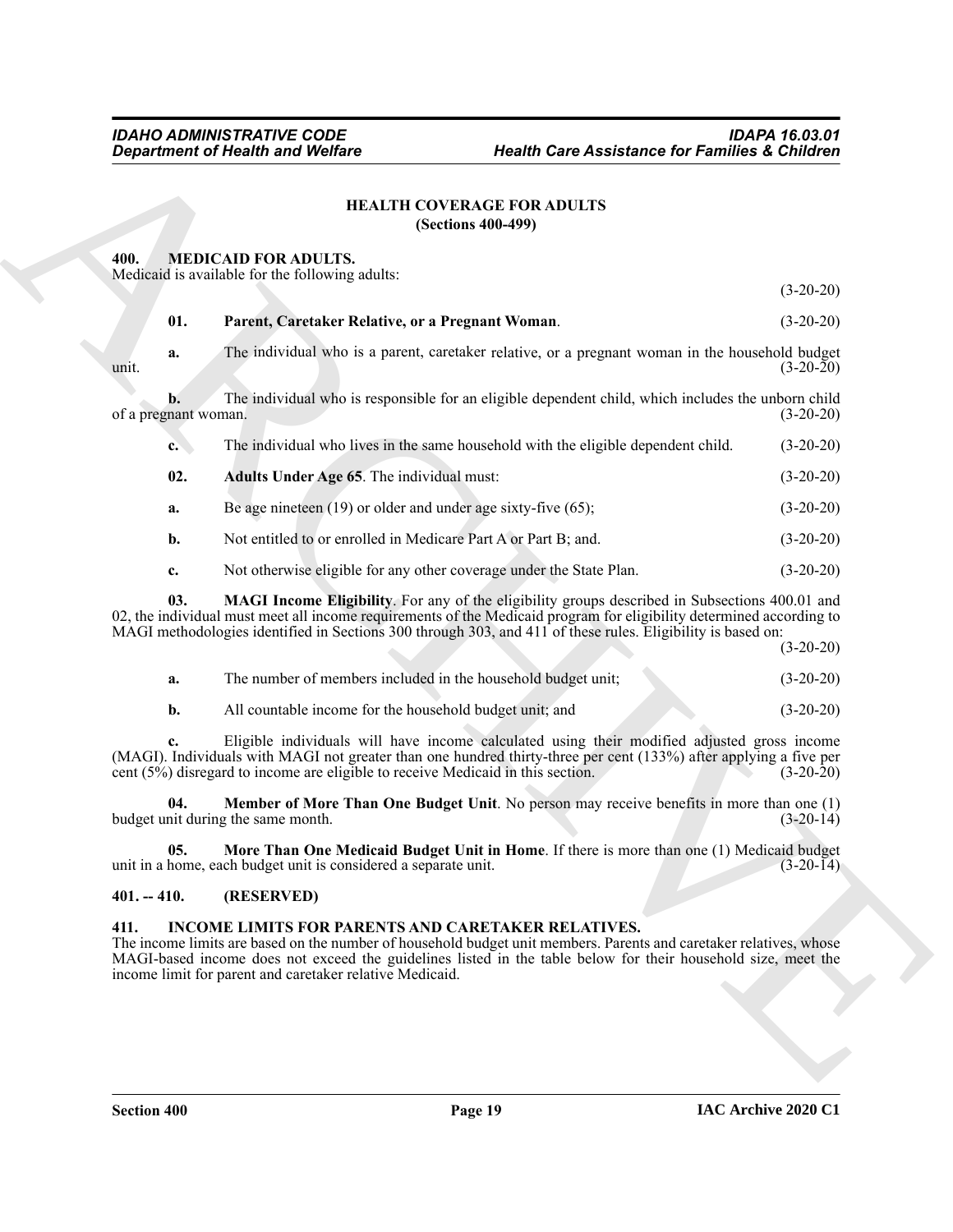|                                                                               | <b>TABLE 411 INCOME LIMITS</b>                                                                                                                                                                                                                                                                                                                                                                                                                                                                                                                                                                                                                                                                                                      |                     |                            |
|-------------------------------------------------------------------------------|-------------------------------------------------------------------------------------------------------------------------------------------------------------------------------------------------------------------------------------------------------------------------------------------------------------------------------------------------------------------------------------------------------------------------------------------------------------------------------------------------------------------------------------------------------------------------------------------------------------------------------------------------------------------------------------------------------------------------------------|---------------------|----------------------------|
|                                                                               | <b>Number of Household Members</b>                                                                                                                                                                                                                                                                                                                                                                                                                                                                                                                                                                                                                                                                                                  | <b>Income Limit</b> |                            |
|                                                                               | 1                                                                                                                                                                                                                                                                                                                                                                                                                                                                                                                                                                                                                                                                                                                                   | \$233               |                            |
|                                                                               | 2                                                                                                                                                                                                                                                                                                                                                                                                                                                                                                                                                                                                                                                                                                                                   | \$289               |                            |
|                                                                               | 3                                                                                                                                                                                                                                                                                                                                                                                                                                                                                                                                                                                                                                                                                                                                   | \$365               |                            |
|                                                                               | 4                                                                                                                                                                                                                                                                                                                                                                                                                                                                                                                                                                                                                                                                                                                                   | \$439               |                            |
|                                                                               | 5                                                                                                                                                                                                                                                                                                                                                                                                                                                                                                                                                                                                                                                                                                                                   | \$515               |                            |
|                                                                               | 6                                                                                                                                                                                                                                                                                                                                                                                                                                                                                                                                                                                                                                                                                                                                   | \$590               |                            |
|                                                                               | $\overline{7}$                                                                                                                                                                                                                                                                                                                                                                                                                                                                                                                                                                                                                                                                                                                      | \$666               |                            |
|                                                                               | 8                                                                                                                                                                                                                                                                                                                                                                                                                                                                                                                                                                                                                                                                                                                                   | \$741               |                            |
|                                                                               | 9                                                                                                                                                                                                                                                                                                                                                                                                                                                                                                                                                                                                                                                                                                                                   | \$816               |                            |
|                                                                               | 10                                                                                                                                                                                                                                                                                                                                                                                                                                                                                                                                                                                                                                                                                                                                  | \$982               |                            |
|                                                                               | Over 10 Persons                                                                                                                                                                                                                                                                                                                                                                                                                                                                                                                                                                                                                                                                                                                     | Add \$75 Each       |                            |
|                                                                               |                                                                                                                                                                                                                                                                                                                                                                                                                                                                                                                                                                                                                                                                                                                                     |                     | $(3-20-14)$                |
|                                                                               | (RESERVED)<br>TRANSITIONAL MEDICAID FOR ADULTS.<br>Participants who no longer qualify for Medicaid due to an increase in earned income or working hours are eligible for<br>an additional twelve (12) months of Medicaid. Participants must have been eligible for Medicaid during at least three<br>(3) of the six (6) months immediately preceding the month in which the participant became ineligible.                                                                                                                                                                                                                                                                                                                          |                     | $(3-25-16)$                |
|                                                                               | <b>EXTENDED MEDICAID FOR SPOUSAL SUPPORT INCREASE.</b><br>Participants are eligible for four (4) calendar months of Extended Medicaid if an increase in the participant's spousal<br>support causes them to exceed the income limit for their household budget unit size. The participant must have<br>received Medicaid in Idaho in at least three $(3)$ of the six $(6)$ months before the month the participant became income<br>PREGNANT WOMAN INELIGIBLE BECAUSE OF EXCESS INCOME.<br>A pregnant woman who receives health care assistance and becomes ineligible because of an increase in income will<br>continue to receive coverage through the end of the month in which the sixtieth day of her postpartum period falls. |                     | $(3-20-14)$<br>$(3-20-20)$ |
|                                                                               | (RESERVED)                                                                                                                                                                                                                                                                                                                                                                                                                                                                                                                                                                                                                                                                                                                          |                     |                            |
|                                                                               | <b>HEALTH COVERAGE FOR CHILDREN</b><br>(Sections 520-529)                                                                                                                                                                                                                                                                                                                                                                                                                                                                                                                                                                                                                                                                           |                     |                            |
| $412. - 418.$<br>419.<br>420.<br>ineligible.<br>421.<br>$422. - 519.$<br>520. | FINANCIAL ELIGIBILITY.<br>Children are eligible for Health Care Assistance when the household's total MAGI-Based income minus a standard<br>disregard in the amount of five percent (5%) of Federal Poverty Guidelines (FPG) by family size is less than or equal<br>to the applicable income limit for the age of the child.                                                                                                                                                                                                                                                                                                                                                                                                       |                     | $(3-20-14)$                |

# <span id="page-19-0"></span>**412. -- 418. (RESERVED)**

# <span id="page-19-12"></span><span id="page-19-1"></span>**419. TRANSITIONAL MEDICAID FOR ADULTS.**

# <span id="page-19-7"></span><span id="page-19-2"></span>**420. EXTENDED MEDICAID FOR SPOUSAL SUPPORT INCREASE.**

# <span id="page-19-11"></span><span id="page-19-3"></span>**421. PREGNANT WOMAN INELIGIBLE BECAUSE OF EXCESS INCOME.**

# <span id="page-19-5"></span><span id="page-19-4"></span>**422. -- 519. (RESERVED)**

# <span id="page-19-10"></span>**HEALTH COVERAGE FOR CHILDREN (Sections 520-529)**

# <span id="page-19-9"></span><span id="page-19-8"></span><span id="page-19-6"></span>**520. FINANCIAL ELIGIBILITY.**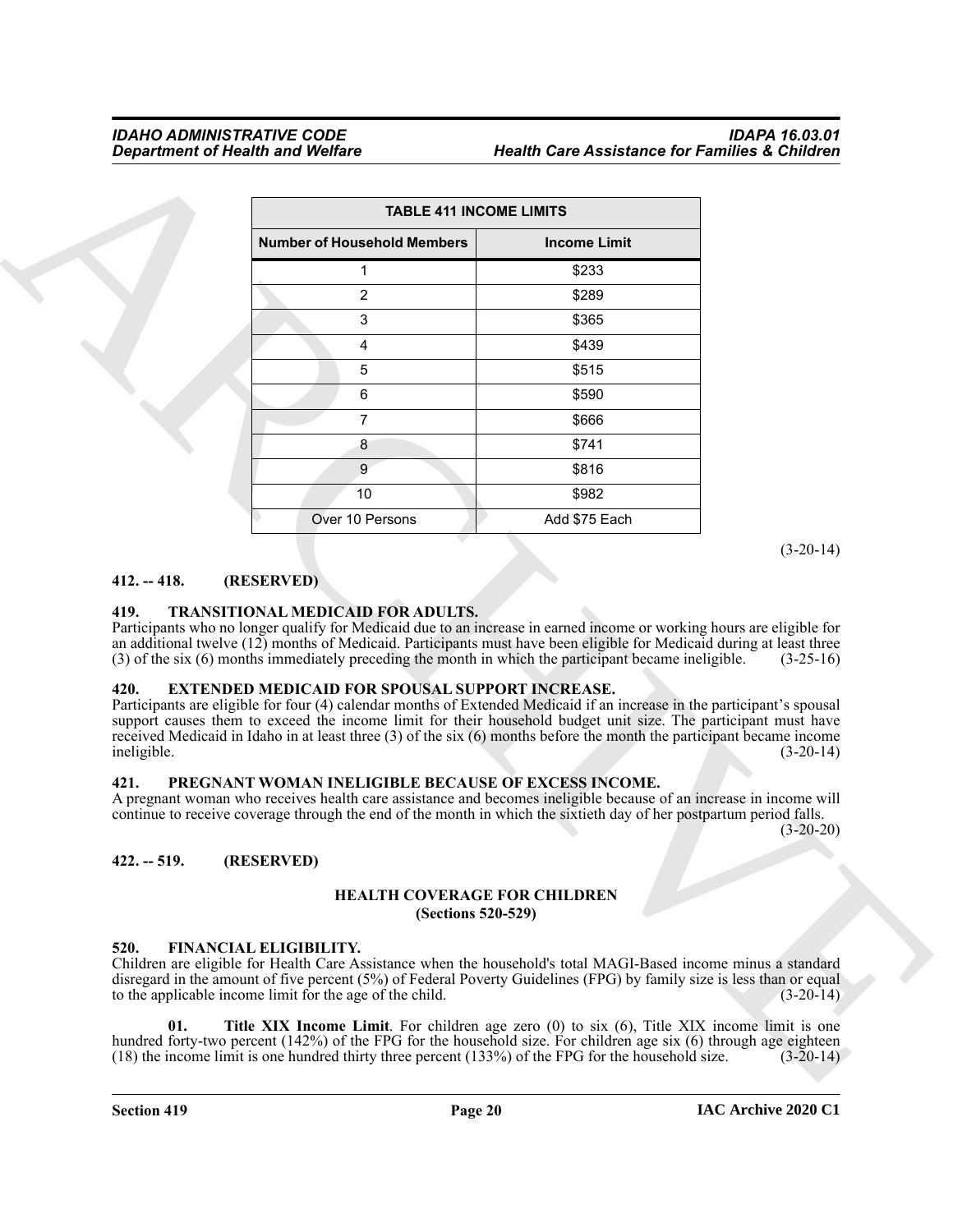# <span id="page-20-15"></span><span id="page-20-13"></span><span id="page-20-12"></span><span id="page-20-0"></span>**521. HOUSEHOLD SIZE AND FINANCIAL RESPONSIBILITY.**

# <span id="page-20-1"></span>**522. (RESERVED)**

# <span id="page-20-6"></span><span id="page-20-5"></span><span id="page-20-2"></span>**523. ACCESS TO OR COVERAGE UNDER OTHER HEALTH PLANS.**

# <span id="page-20-11"></span><span id="page-20-9"></span><span id="page-20-8"></span><span id="page-20-7"></span><span id="page-20-3"></span>**524. CONTINUOUS HEALTH CARE ASSISTANCE ELIGIBILITY FOR CHILDREN UNDER AGE NINETEEN.**

|                                   | <b>Department of Health and Welfare</b>                                                                                                              | <b>Health Care Assistance for Families &amp; Children</b>                                                                                                                                                                                                                                                                                                   |             |
|-----------------------------------|------------------------------------------------------------------------------------------------------------------------------------------------------|-------------------------------------------------------------------------------------------------------------------------------------------------------------------------------------------------------------------------------------------------------------------------------------------------------------------------------------------------------------|-------------|
| 02.                               | and one hundred eighty five percent (185%) of the FPG for the household size.                                                                        | <b>Title XXI Income Limit.</b> For children age zero to six $(0-6)$ , Title XXI income limit is between one<br>hundred forty-two percent (142%) and one hundred eighty-five percent (185%) of the FPG for the household size.<br>For children ages six $(6)$ through eighteen $(18)$ the income limit is between one hundred thirty-three percent $(133\%)$ | $(3-20-14)$ |
| 03.                               | applying the disregard is necessary for the child to be financially eligible.                                                                        | <b>Disregard Applied.</b> A standard disregard in the amount of five percent (5%) of Federal Poverty<br>Guidelines (FPG) by family size is applied to the calculated income used to establish the child's eligibility when                                                                                                                                  | $(3-20-14)$ |
| 521.                              | HOUSEHOLD SIZE AND FINANCIAL RESPONSIBILITY.<br>described in Section 300 of these rules.                                                             | Household size and financial responsibility for health coverage for children is determined using the methodology                                                                                                                                                                                                                                            | $(3-20-14)$ |
| 522.                              | (RESERVED)                                                                                                                                           |                                                                                                                                                                                                                                                                                                                                                             |             |
| 523.<br>plans as described below: | ACCESS TO OR COVERAGE UNDER OTHER HEALTH PLANS.                                                                                                      | A child is ineligible for coverage under the CHIP plan if they have access to or are enrolled in other health coverage                                                                                                                                                                                                                                      | $(3-20-14)$ |
| 01.<br>the time of application.   |                                                                                                                                                      | Covered by Creditable Health Insurance. The child is covered by creditable health insurance at                                                                                                                                                                                                                                                              | $(3-20-14)$ |
| 02.                               |                                                                                                                                                      | Eligible for Title XIX. The child is eligible under Idaho's Title XIX State Plan.                                                                                                                                                                                                                                                                           | $(3-20-14)$ |
| 03.                               | under Idaho's State employee benefit plan.                                                                                                           | Idaho State Employee Benefit Plan. The child is eligible to receive health insurance benefits                                                                                                                                                                                                                                                               | $(3-20-14)$ |
| 524.<br>NINETEEN.                 | apply if, for any reason, eligibility was determined incorrectly.                                                                                    | CONTINUOUS HEALTH CARE ASSISTANCE ELIGIBILITY FOR CHILDREN UNDER AGE<br>Children under age nineteen (19), who are found eligible for health coverage in an initial determination or at renewal,<br>remain eligible for a period of twelve (12) months. The twelve (12) month continuous eligibility period does not                                         | $(3-20-14)$ |
| 01.<br>following reasons:         |                                                                                                                                                      | Reasons Continuous Eligibility Ends. Continuous eligibility for children ends for one (1) of the                                                                                                                                                                                                                                                            | $(3-20-14)$ |
| a.                                | The child is no longer an Idaho resident;                                                                                                            |                                                                                                                                                                                                                                                                                                                                                             | $(3-20-14)$ |
| b.                                | The child dies;                                                                                                                                      |                                                                                                                                                                                                                                                                                                                                                             | $(3-20-14)$ |
| c.                                | The participant requests closure; or                                                                                                                 |                                                                                                                                                                                                                                                                                                                                                             | $(3-20-14)$ |
| d.                                |                                                                                                                                                      | The child turns nineteen (19) years of age as defined in Subsection 010.05 of these rules. $(3-20-14)$                                                                                                                                                                                                                                                      |             |
| 02.                               | eligibility for one (1) of the following reasons:                                                                                                    | Children Not Eligible for Continuous Eligibility. Children are not eligible for continuous                                                                                                                                                                                                                                                                  | $(3-20-14)$ |
| a.                                | A child is approved for emergency medical services; or                                                                                               |                                                                                                                                                                                                                                                                                                                                                             | $(3-20-14)$ |
| b.                                | A child is approved for pregnancy-related services.                                                                                                  |                                                                                                                                                                                                                                                                                                                                                             | $(3-20-14)$ |
| 525.                              | <b>FORMER FOSTER CHILD.</b><br>birthday. There are no financial eligibility criteria. The only non-financial criteria are the receipt of foster care | An individual who is between the age of eighteen (18) and twenty-six (26), who was in foster care in Idaho and<br>became ineligible for Medicaid as a foster child due to age, may receive Medicaid coverage until his twenty-sixth                                                                                                                         |             |

- <span id="page-20-10"></span>**a.** A child is approved for emergency medical services; or (3-20-14)
- <span id="page-20-14"></span>**b.** A child is approved for pregnancy-related services. (3-20-14)

# <span id="page-20-4"></span>**525. FORMER FOSTER CHILD.**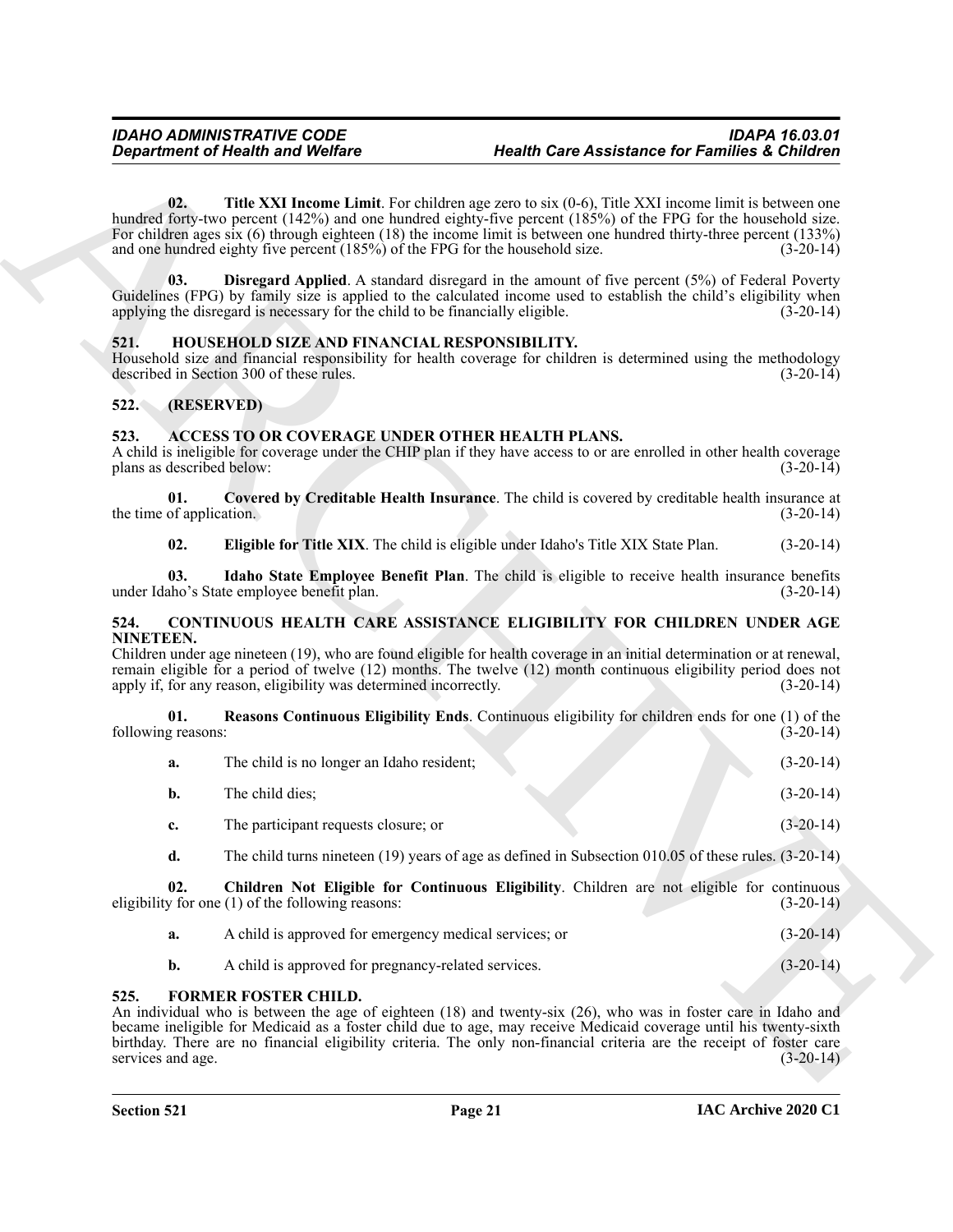# <span id="page-21-1"></span><span id="page-21-0"></span>**526. -- 529. (RESERVED)**

# <span id="page-21-16"></span>**SPECIAL CIRCUMSTANCES FOR CHILDREN (Sections 530-549)**

# <span id="page-21-12"></span><span id="page-21-2"></span>**530. NEWBORN CHILD DEEMED ELIGIBLE FOR MEDICAID.**

<span id="page-21-13"></span>A child is deemed eligible for Medicaid for his first year of life when the following exists. (3-20-14)

**01. Mother Filing an Application**. The child is born to a mother who files an application for medical  $\frac{1}{2}$  assistance. (3-20-14)

<span id="page-21-14"></span>**02. Mother Is Eligible for Medicaid**. The mother is eligible for Medicaid in the newborn's birth month, including a month of retroactive coverage. This includes a mother who qualifies for coverage only for the delivery because of her alien status. (3-20-14)

# <span id="page-21-11"></span><span id="page-21-3"></span>**531. MINOR PARENT LIVING WITH PARENTS.**

A minor parent is a child under the age of eighteen (18) who is pregnant or has a child. Minor parents who live with their parents may be eligible for Health Care Assistance for themselves and their children. The minor parent's eligibility is determined according to the Section 300 of these rules related to tax filing households. (3-20-14)

# <span id="page-21-15"></span><span id="page-21-4"></span>**532. RESIDENT OF AN ELIGIBLE INSTITUTION.**

A resident of an eligible institution must meet all nonfinancial and financial criteria of Title XIX, Title XXI, or any other applicable program. (3-25-16)

# <span id="page-21-10"></span><span id="page-21-5"></span>**533. CHILDREN WITH SPECIAL CIRCUMSTANCES AND MEDICAID.**

Children who receive foster care or are in adoptive placements are eligible for Medicaid. The children must meet nonfinancial criteria and must meet the financial requirements described for the children's coverage group. (3-20-14)

# <span id="page-21-6"></span>**534. (RESERVED)**

# <span id="page-21-17"></span><span id="page-21-7"></span>**535. TITLE IV-E FOSTER CARE CHILD.**

A child may be eligible for Medicaid under the Title IV-E foster care program if they meet the eligibility requirements in IDAPA 16.06.01, "Child and Family Services," Section 425. (3-28-18)

# <span id="page-21-8"></span>**536. -- 539. (RESERVED)**

# <span id="page-21-19"></span><span id="page-21-18"></span><span id="page-21-9"></span>**540. YOUTH EMPOWERMENT SERVICES (YES) PROGRAM CHILDREN.**

Gegardment of Health was Wolfare<br>
SRL - 529. (RESERVIED) SPECIAL CIRCUMSTANCES FOR CHITIBERY<br>
SRL - SPECIAL CIRCUMSTANCES FOR CHITIBERY<br>
SRL - SPECIAL CIRCUMSTANCES FOR CHITIBERY<br>
SRL - ARCHIVED DEVELOP (DEL TRESS FOR ACT **01. Payments for Children Under Eighteen (18) Years of Age with SED**. In accordance with Section 56-254(2), Idaho Code, the Department will make payments for medical assistance for a child under eighteen (18) years of age with serious emotional disturbance (SED), as defined in Section 16-2403, Idaho Code, and verified by an independent assessment: (3-28-18)

Whose family income does not exceed three hundred percent (300%) of the federal poverty s determined using MAGI-based eligibility standards; or (3-28-18) guideline (FPG) as determined using MAGI-based eligibility standards; or (3-28-18)

**b.** Who meets other Title XIX Medicaid eligibility standards in accordance with the rules of the Department. (3-28-18) Department. (3-28-18)

<span id="page-21-20"></span>**02. Youth Empowerment Services (YES) Benefits**. Applicants whose family income is equal to or less three hundred percent (300%) of the Federal Poverty Guidelines (FPG) for children zero (0) to eighteen (18) years of age and who meet the non-financial eligibility criteria in Sections 200 through 299 of these rules may receive the following benefits:  $(3-28-18)$ 

**a.** Youth Empowerment Services (YES) State Plan option services and supports described in IDAPA 16.03.10, "Medicaid Enhanced Plan Benefits," Sections 635 through 638; and (3-28-18)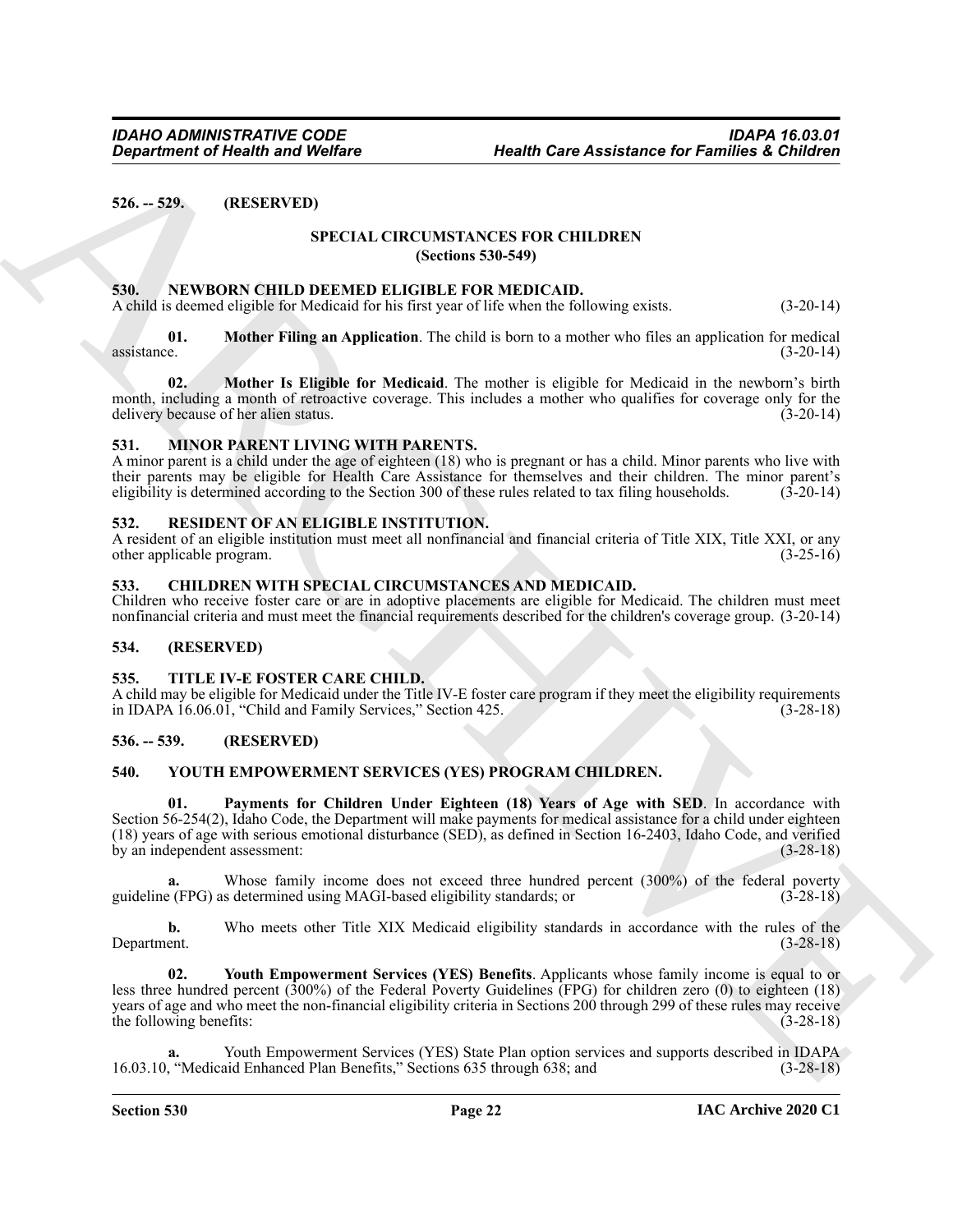**b.** Additional covered services set forth in IDAPA 16.03.10, "Medicaid Enhanced Plan Benefits," Sections 075 through 799. (3-28-18)

<span id="page-22-15"></span>**03. Additional Eligibility Criteria and Program Requirements for YES**. Additional eligibility criteria and program requirements applicable to the Youth Empowerment Services (YES) State Plan option are described in IDAPA 16.03.10, "Medicaid Enhanced Plan Benefits," Sections 635 through 638. (3-28-18) described in IDAPA 16.03.10, "Medicaid Enhanced Plan Benefits," Sections 635 through 638.

# <span id="page-22-0"></span>**541. -- 544. (RESERVED)**

# <span id="page-22-3"></span><span id="page-22-1"></span>**545. PRESUMPTIVE ELIGIBILITY FOR CHILDREN AND ADULTS.**

Presumptive eligibility determination for qualifying medical coverage groups can only be provided by a qualified hospital defined in Section 011 or these rules. (3-20-20) hospital defined in Section 011 or these rules.

<span id="page-22-4"></span>**01. Presumptive Eligibility Decisions**. Decisions of presumptive eligibility can be made for individuals, who meet program requirements for MAGI-based Medicaid coverage.

**Exparament of Nearth word Welfare**<br> **Health word Welfare**<br> **Health Care Assistance for Families at Columbia 1998**<br>
Seattles and covered vertices set that is a particular columbination of the particle of the seattless of **02. Presumptive Eligibility Determination**. Presumptive eligibility determinations are made by a qualified hospital when an individual receiving medical services is not covered by health care insurance and the financial assessment by hospital staff indicates the individual is eligible for Medicaid Coverage in Idaho. This determination is made by hospital staff through an online presumptive application process: (3-20-14)

<span id="page-22-5"></span>**a.** Prior to completion of a full Medicaid application; and (3-20-14)

<span id="page-22-6"></span>**b.** Prior to a determination being made by the Department on the full application.  $(3-20-14)$ 

**03. Presumptive Eligibility Period**. The presumptive eligibility period begins on the date the tive application is filed online and ends with the earlier of the following: (3-20-14) presumptive application is filed online and ends with the earlier of the following:

**a.** The date the full eligibility determination is completed by the Department; or  $(3-20-14)$ 

**b.** The end of the month after the month the qualified hospital completed the presumptive eligibility determination. (4-11-15)

# <span id="page-22-7"></span><span id="page-22-2"></span>**546. QUALIFIED HOSPITAL PRESUMPTIVE ELIGIBILITY PROCESSES.**

A qualified hospital must have a Memorandum of Understanding (MOU) with the Department and follow all standards and processes agreed to in the MOU. (3-20-14)

<span id="page-22-8"></span>**01. Acceptance of Application**. The qualified hospital accepts the request for services in the same is all applications for assistance are accepted. (3-20-14) manner as all applications for assistance are accepted.

<span id="page-22-14"></span>**02. Standards and Processes**. The presumptive eligibility determination must be based on standards and processes provided by the Department. (3-20-14)

<span id="page-22-9"></span>**03.** Assistance to Applicant. The qualified hospital must assist the applicant in completing the ent's application process. (3-20-14) Department's application process.

<span id="page-22-13"></span>**04. Qualified Hospital Staff**. Only qualified hospital staff who are trained in presumptive eligibility standards can make a presumptive eligibility determination. (3-20-14)

<span id="page-22-11"></span>**05. Notice to Applicant**. The qualified hospital or the Department will provide notice to the applicant within two business days on the presumptive eligibility determination. (3-20-14)

**06.** Notice and Hearing Rights. Presumptive eligibility decisions are not appealable and do not have ights under the Title XIX Medicaid program. hearing rights under the Title XIX Medicaid program.

<span id="page-22-12"></span><span id="page-22-10"></span>**07. Number of Presumptive Eligibility Periods Allowed**. Only one (1) presumptive eligibility period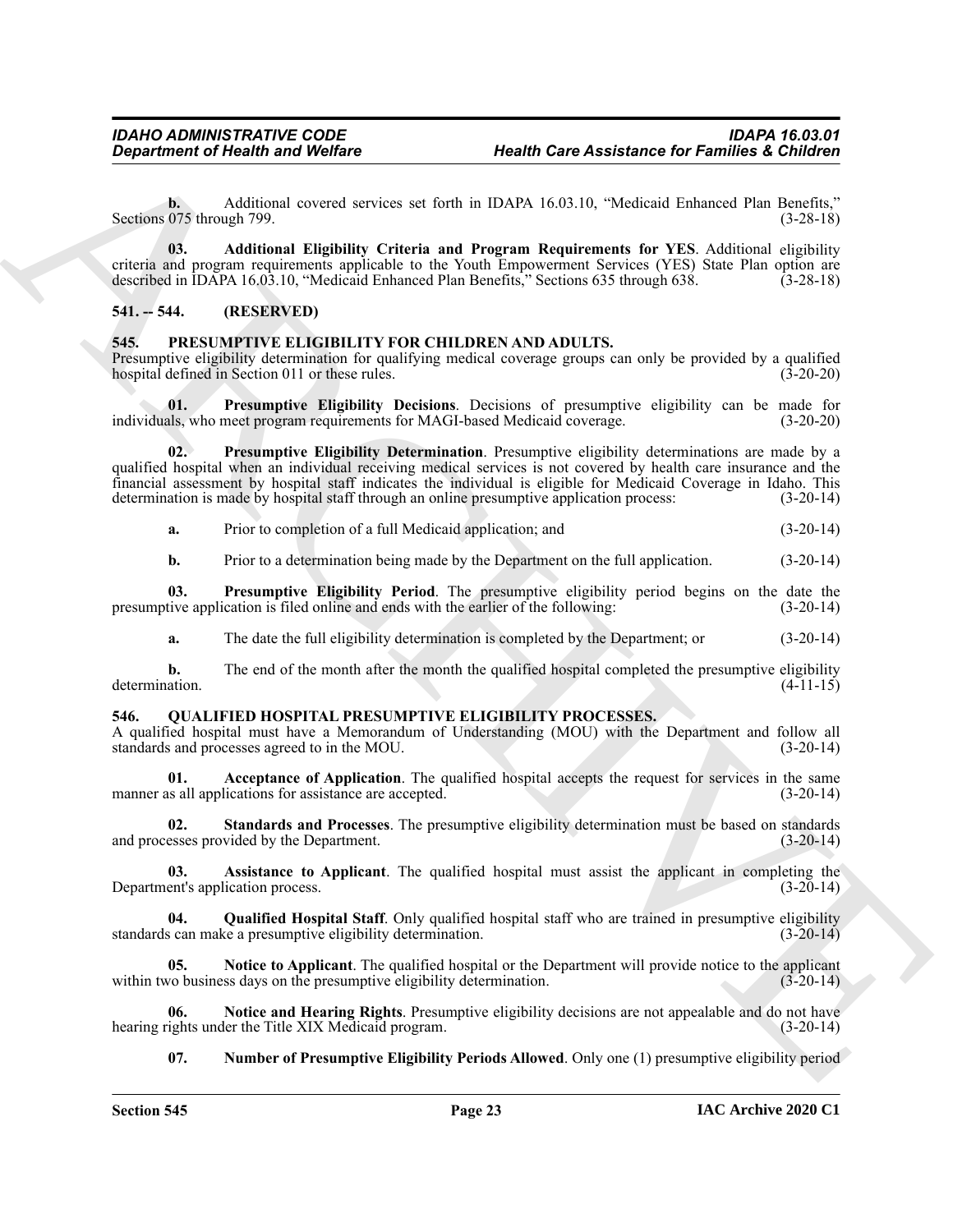is allowed per applicant in any twelve (12) month period. (3-20-14)

# <span id="page-23-1"></span><span id="page-23-0"></span>**547. -- 599. (RESERVED)**

# <span id="page-23-10"></span>**CASE MAINTENANCE REQUIREMENTS (Sections 600-701)**

#### <span id="page-23-7"></span><span id="page-23-2"></span>**600. ANNUAL ELIGIBILITY RENEWAL.**

Participants must have an annual eligibility review of all eligibility factors. Exceptions to the annual eligibility renewal are listed in Section 601 of these rules. (3-20-14)

**01. Continuing Eligibility**. Continuing eligibility is determined using available electronic verification without participant contact, unless: (3-20-14) sources without participant contact, unless:

<span id="page-23-8"></span>

| a. | Information is not available: | $(3-20-14)$ |
|----|-------------------------------|-------------|
|    |                               |             |

- **b.** Information sources provide conflicting information; or (3-20-14)
- <span id="page-23-9"></span>**c.** Information is inconsistent with information provided by the participant.  $(3-20-14)$

**Equation of Nicalli wave Wedlets (a)** Westlin Care Assistance for Families a Children<br>
St. 259. (RESERVINT)<br>
SCANDING TRIGHER (S) muscle process of all displaced forest and the second of manifestation of the second of th **02. Inconsistency Impacts Eligibility**. When inconsistency exists from electronic verification sources that impact participant eligibility, information must be verified by the participant. The Department provides the participant a document that displays household information currently being used to establish eligibility and asks the participant to verify correctness, and if not correct to provide updated information. (3-20-14)

# <span id="page-23-11"></span><span id="page-23-3"></span>**601. EXCEPTIONS TO ANNUAL RENEWAL.**

A participant who receives Title XIX or Title XXI through time-limited coverage does not require an annual renewal when the following exists.

<span id="page-23-12"></span>**01. Extended Medicaid**. A participant who receives extended Medicaid is eligible as provided in  $\frac{120 \text{ of these rules}}{(3-20-14)}$ Section 420 of these rules.

<span id="page-23-14"></span>**02. Pregnant Woman**. A participant who receives Medicaid as a Low Income Pregnant Woman is as provided in Section 500 of these rules. eligible as provided in Section 500 of these rules.

<span id="page-23-13"></span>**03. Newborn Child of Medicaid-Eligible Mother**. A participant receiving Medicaid as the newborn child of a Medicaid-eligible mother is eligible as provided in Section 530 of these rules. (3-20-14)

# <span id="page-23-4"></span>**602. -- 609. (RESERVED)**

# <span id="page-23-15"></span><span id="page-23-5"></span>**610. REPORTING REQUIREMENTS.**

Changes in family circumstances must be reported to the Department by the tenth of the month following the month in which the change occurred. Report of changes may be made verbally, in writing, through personal contact, telephone, fax, electronic mail, or mail. (3-20-14)

# <span id="page-23-16"></span><span id="page-23-6"></span>**611. TYPES OF CHANGES THAT MUST BE REPORTED.**

Changes in circumstances the participant must report are the following: (3-20-14)

<span id="page-23-19"></span>**01.** Name or Address. A name change for any participant must be reported. A change of address or must be reported. (3-20-14) location must be reported.

<span id="page-23-17"></span>**02. Household Composition**. Changes in family composition must be reported if a parent or relative caretaker receives Medicaid. (3-20-14)

<span id="page-23-18"></span>**03. Marital Status**. Marriages or divorces of any family member must be reported if a parent or caretaker receives Medicaid. (3-20-14) relative caretaker receives Medicaid.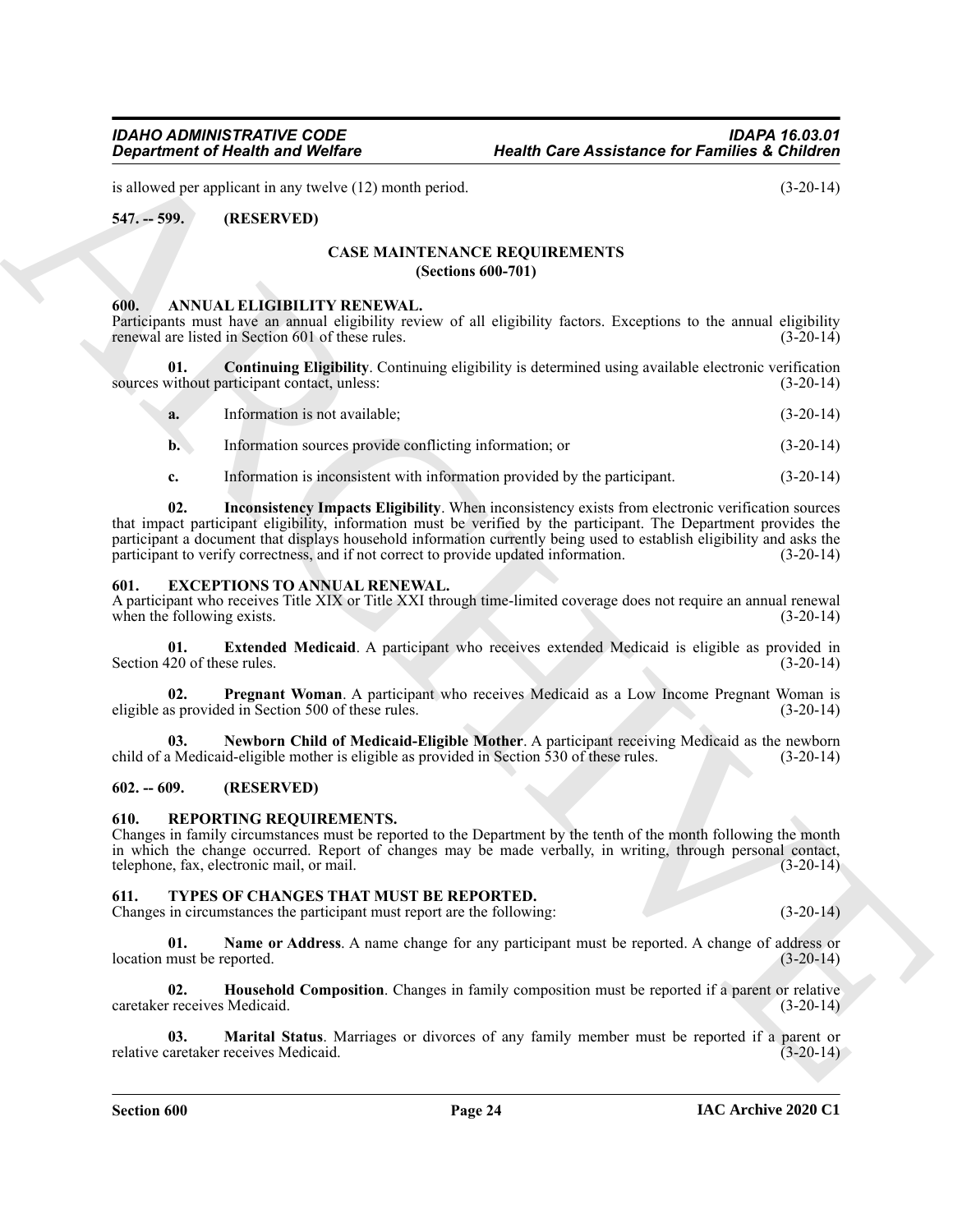<span id="page-24-20"></span>**04.** New Social Security Number. A Social Security Number (SSN) that is newly assigned to a Health Care Assistance program participant must be reported. (3-20-14) Medicaid Health Care Assistance program participant must be reported.

**05. Health Insurance Coverage**. Enrollment or disenrollment of a participant in a health insurance plan must be reported. (3-20-14)

<span id="page-24-22"></span><span id="page-24-19"></span><span id="page-24-18"></span><span id="page-24-17"></span>**06. End of Pregnancy**. Pregnant participants must report when pregnancy ends. (3-20-14)

**07. Earned Income**. Changes in the amount or source of earned income must be reported if a parent or relative caretaker receives Title XIX benefits. (3-20-14)

**08.** Unearned Income. Changes in the amount or source of unearned income must be reported if a relative caretaker receives Title XIX benefits. (3-20-14) parent or relative caretaker receives Title  $XIX$  benefits.

<span id="page-24-21"></span>**09. Support Income**. Changes in the amount of spousal support received by an adult household member. (3-20-14)

<span id="page-24-16"></span>**10. Disability**. A family member who becomes disabled or is no longer disabled must be reported if a parent or relative caretaker receives Title XIX benefits. (3-20-14)

# <span id="page-24-0"></span>**612. -- 619. (RESERVED)**

# <span id="page-24-15"></span><span id="page-24-1"></span>**620. NOTICE OF CHANGES IN ELIGIBILITY.**

The Department will notify the participant of changes in his Health Care Assistance. The notice must give the effective date, the reason for the action, the rule that supports the action, and appeal rights. (3-20-14)

# <span id="page-24-14"></span><span id="page-24-2"></span>**621. NOTICE OF CHANGE OF PLAN.**

The Department is allowed to switch a participant from the Medicaid Basic Plan to the Medicaid Enhanced plan within the same month. Advance notice must be given to the participant when there is a decrease in their benefits and he will be switched from the enhanced plan to the basic plan. (3-20-14)

# <span id="page-24-13"></span><span id="page-24-3"></span>**622. ADVANCE NOTICE RESPONSIBILITY.**

**Expansion of Nearly Western Control of New York Section Control of New York Section 2.1 and Section 2.1 and Section 2.1 and Section 2.1 and Section 2.1 and Section 2.1 and Section 2.1 and Section 2.1 and Section 2.1 and** The Department must notify the participant at least ten (10) calendar days before the effective date of when a reported change results in Health Care Assistance closure. The effective date must allow for a five (5) day mailing period for any notice. (3-20-14) any notice. (3-20-14)

# <span id="page-24-5"></span><span id="page-24-4"></span>**623. ADVANCE NOTICE NOT REQUIRED.**

Advance notice is not required when a condition listed in Subsections 623.01 through 623.08 of this rule exists. The participant must be notified no later than the date of the action. (3-20-14)

<span id="page-24-6"></span>**01. Death of Participant**. The Department has proof of the participant's death. (3-20-14)

<span id="page-24-12"></span><span id="page-24-11"></span>**02. Participant Request**. The participant requests closure in writing. (3-20-14)

**03.** Participant in Institution. The participant is admitted or committed to an institution. Further s to the participant do not qualify for federal financial participation under the state plan. (3-20-14) payments to the participant do not qualify for federal financial participation under the state plan.

**04. Nursing Care**. The participant is placed in a nursing facility or Intermediate Care Facility for with Intellectual Disabilities (ICF/ID). (3-20-14) Persons with Intellectual Disabilities (ICF/ID).

<span id="page-24-10"></span><span id="page-24-9"></span><span id="page-24-8"></span><span id="page-24-7"></span>**05. Participant Address Unknown**. The participant's whereabouts are unknown. (3-20-14)

**06. Medical Assistance in Another State**. A participant is approved for medical assistance in another state.  $(3-20-14)$ 

**07. Eligible One Month**. The participant is eligible for aid only during the calendar month of his application for aid.  $(3-20-14)$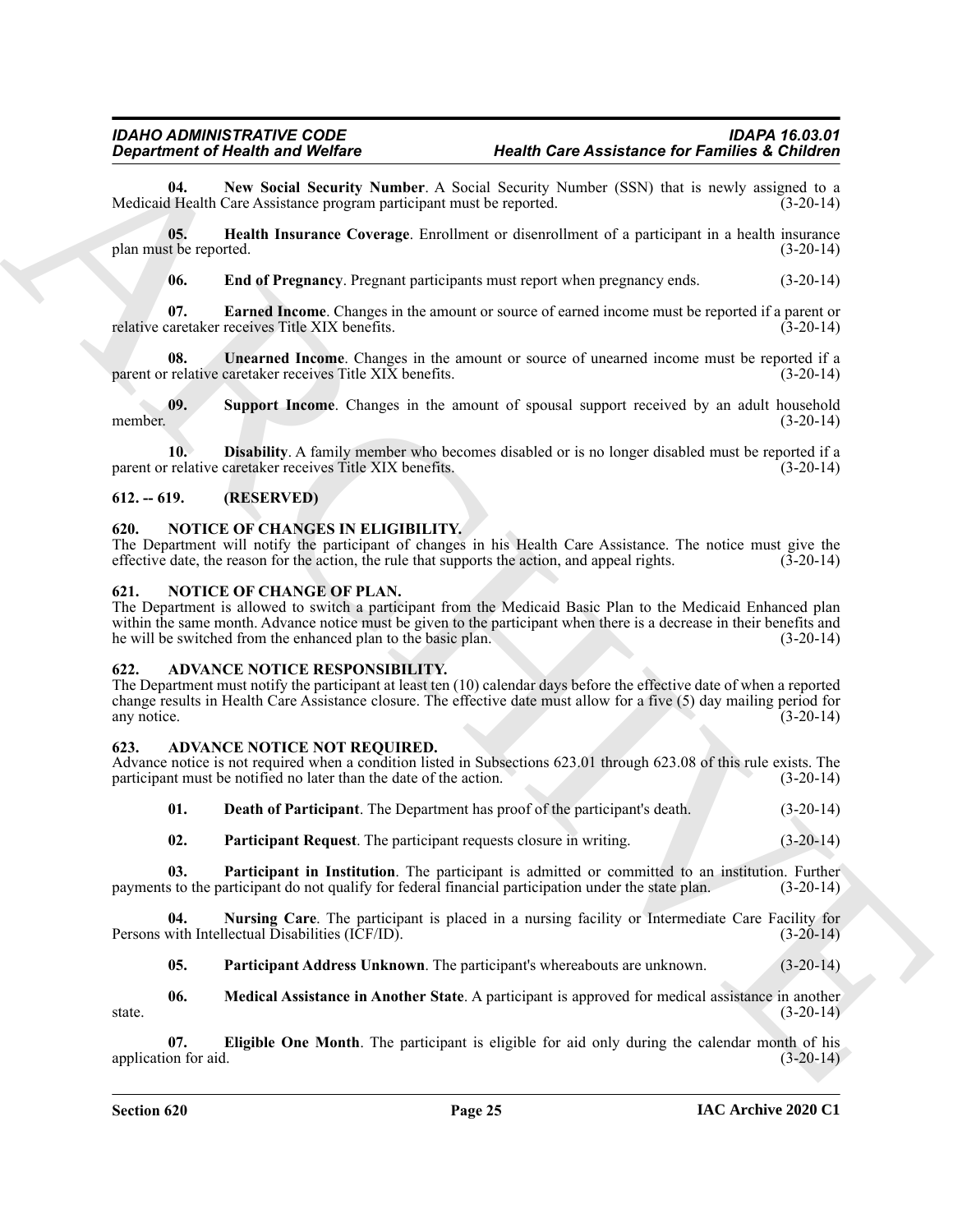*General control of Histolitical* Targets (particular VIII) Extra Assistance for Families a Children<br> **ARCHIVEN TRESS (CONTROL)**<br> **ARCHIVEN TRESS (CONTROL)**<br>
APROVIDENTS,<br>
The ARCHIVENCES<br>
TRESS CONTROLLES CONTROLLES (CON **08.** Retroactive Medicaid. The participant's Title XIX or Title XXI eligibility is for a prior period.  $(3-20-14)$ 

# <span id="page-25-4"></span><span id="page-25-0"></span>**624. -- 699. (RESERVED)**

# <span id="page-25-5"></span><span id="page-25-1"></span>**700. OVERPAYMENTS.**

Health Care Assistance overpayments occur when a participant receives benefits during a month he was not eligible.  $(3-20-14)$ 

# <span id="page-25-6"></span><span id="page-25-2"></span>**701. RECOVERY OF OVERPAYMENTS.**

All Health Care Assistance overpayments are subject to recovery. Overpayments are recovered by direct payment from the participant. (3-20-14) from the participant.

<span id="page-25-7"></span>**01.** Notice of Overpayment. The participant must be informed of the Health Care Assistance nent and appeal rights. (3-20-14) overpayment and appeal rights.

<span id="page-25-8"></span>**02. Notice of Recovery**. The participant must be informed when his Health Care Assistance overpayment is fully recovered. (3-20-14)

<span id="page-25-3"></span>**702. -- 999. (RESERVED)**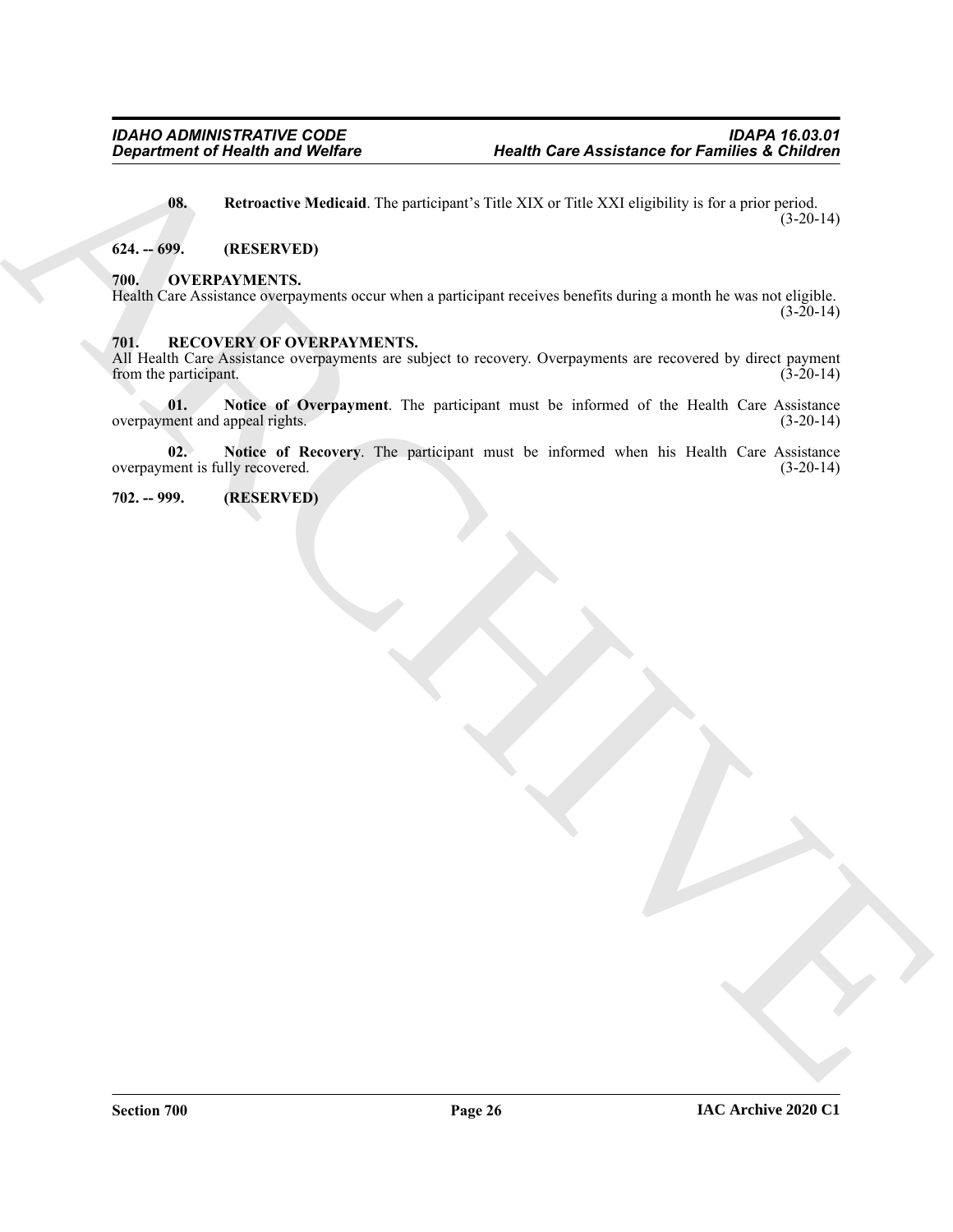# *Subject Index*

#### **A**

Access To Or Coverage Under Other Health Plans 21 Covered by Creditable Health Insurance 21 Eligible for Title XIX 21 Idaho State Employee Benefit Plan 21 Advance Notice Not Required 25 Death of Participant 25 Eligible One Month 25 Medical Assistance in Another State 25 Nursing Care 25 Participant Address Unknown 25 Participant in Institution 25 Participant Request 25 Retroactive Medicaid 26 Advance Notice Responsibility 25 Annual Eligibility Renewal 24 Continuing Eligibility 24 Inconsistency Impacts Eligibility 24 Application Requirements 8 Application Time Limits 8 Assignment Of Rights To Medical Support & Third Party Liability 15 Assistance In Obtaining Documentation 14

# **C**

Case Maintenance Requirements 24 Children With Special Circumstances & Medicaid 22 Continuous Health Care Assistance Eligibility For Children Under Age Nineteen 21 Children Not Eligible for Continuous Eligibility 21 Reasons Continuous Eligibility Ends 21 Cooperation With The Quality Control Process 16

# **D**

Definitions (A Through L) 5 Adult 5 Advanced Payment of Premium Tax Credit 5 Affordable Care Act 5 Applicant 5 Application 5 Application Date 5 Caretaker Relative 5 Child 5 Citizen 5 Cost-Sharing 5 Creditable Health Insurance 5

[A](#page-20-5)rchive [C](#page-5-15)onsidered Data Considered Data Considered Considered Data Considered Data Considered Data Considered Data Considered Data Considered Data Considered Data Considered Data Considered Data Considered Data Considered Department 6 Federal Poverty Guidelines (FPG) 6 Health Assessment 6 Health Care Assistance (HCA) 6 Health Insurance Premium Program (HIPP) 6 Health Plan 6 Health Questionnaire 6 Insurance Affordability Programs 6 Internal Revenue Code 6 Internal Revenue Service (IRS) 6 Lawfully Present 6 Definitions (M Through  $Z$ ) 6 MAGI-Based Income 6 Medicaid 6 Modified Adjusted Gross Income (MAGI) 6 Newborn Deemed Eligible 7 Non-Citizen 7 Parent 7 Participant 7 Qualified Hospital 7 Qualified Non-Citizen 7 Reasonable Opportunity Period 7 Sibling 7 Tax Dependent 7 Third Party 7 Title XIX 7 Title XXI 7 Dependent Child's Unearned Income 18 Dependent Child's Earned Income 18 Determining Income Eligibility 17 Disregards 18 Documentation Of U.S. Citizenship 11 Documents Accepted as Evidence of U.S. Citizenship 11 Documents Accepted as Stand-Alone Proof of U.S. Citizenship & Identity 11 Documents Accepted for Evidence of Identity 12

# **E**

Earned Income 18 Eligibility Effective Dates 8 Eligibility For Applicants Who Do Not Provide U.S. Citizenship & Identity Documentation 13 Medicaid Benefits 13 Notice Mailed 13 U.S. Citizenship & Identity not Verified 13 Emergency Medical Condition 14 Determination of Emergency

Medical Conditions 14 Documentation Waived 14 Emergency Medical Conditions 14 Limitation on Medical Assistance 14 Exceptions To Annual Renewal 24 Extended Medicaid 24 Newborn Child of Medicaid-Eligible Mother 24 Pregnant Woman 24 Extended Medicaid For Spousal Support Increase 20

# **F**

Financial Eligibility 20 Disregard Applied 21 Title XIX Income Limit 20 Title XXI Income Limit 21 Financial Requirements 16 Former Foster Child 21

# **G**

Group Health Plan Enrollment 15

# **H**

Health Coverage For Adults 19 Health Coverage for Children 20 Household Composition & Financial Responsibility 16 Household Income 17 Household Size & Financial Responsibility 21

# **I**

Identity Rules For Children 13 Medical Records 13 School Records 13 Income 17 Income Disregards 18 Income Limits For Parents & Caretaker Relatives 19 Individuals Considered As Meeting The U.S. Citizenship & Identity Documentation Requirements 13 Adoptive or Foster Care Children Receiving Assistance 14 Individuals Deemed Eligible for Medicaid 14 Individuals Entitled or Enrolled in Medicare by SSA 13 Individuals Whose Records Match Records of the SSA 14 Social Security Disability Income (SSDI) Recipients 13 Supplemental Security Income (SSI) Recipients 13 In-Kind Income 18